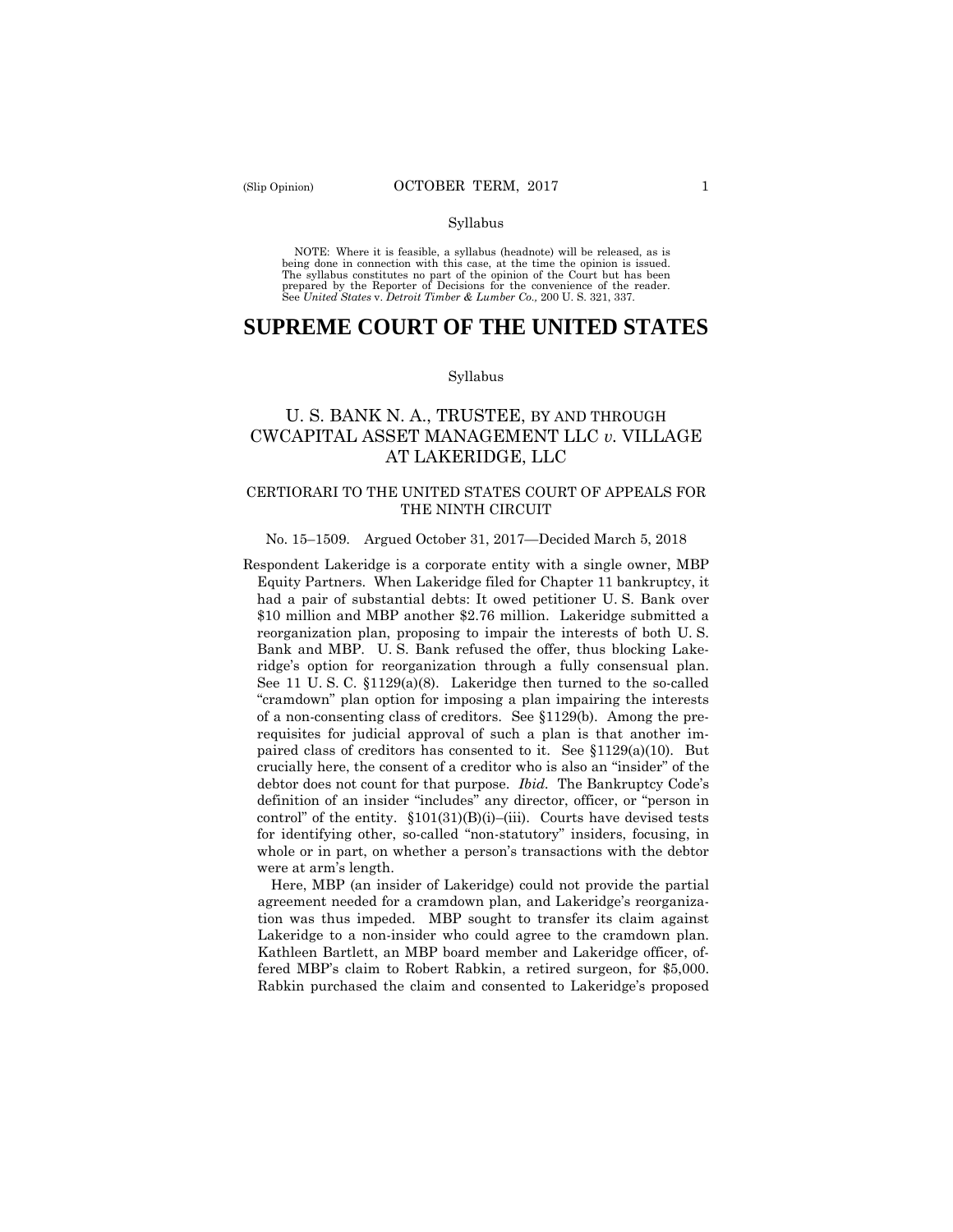#### Syllabus

reorganization. U. S. Bank objected, arguing that Rabkin was a nonstatutory insider because he had a "romantic" relationship with Bartlett and the purchase was not an arm's-length transaction. The Bankruptcy Court rejected U. S. Bank's argument. The Ninth Circuit affirmed. Viewing the Bankruptcy Court's decision as one based on a finding that the relevant transaction was conducted at arm's length, the Ninth Circuit held that that finding was entitled to clearerror review, and could not be reversed under that deferential standard.

*Held*: The Ninth Circuit was right to review the Bankruptcy Court's determination for clear error (rather than *de novo*). At the heart of this case is a so-called "mixed question" of law and fact—whether the Bankruptcy Court's findings of fact satisfy the legal test chosen for conferring non-statutory insider status. U. S. Bank contends that the Bankruptcy Court's resolution of this mixed question must be reviewed *de novo*, while Lakeridge (joined by the Federal Government) argues for a clear-error standard.

For all their differences, both parties rightly point to the same query: What is the nature of the mixed question here and which kind of court (bankruptcy or appellate) is better suited to resolve it? Mixed questions are not all alike. Some require courts to expound on the law, and should typically be reviewed *de novo*. Others immerse courts in case-specific factual issues, and should usually be reviewed with deference. In short, the standard of review for a mixed question depends on whether answering it entails primarily legal or factual work.

Here, the Bankruptcy Court confronted the question whether the basic facts it had discovered (concerning Rabkin's relationships, motivations, etc.) were sufficient to make Rabkin a non-statutory insider. Using the transactional prong of the Ninth Circuit's legal test for identifying such insiders (whether the transaction was conducted at arm's length, *i.e.,* as though the two parties were strangers) the mixed question became: Given all the basic facts found, was Rabkin's purchase of MBP's claim conducted as if the two were strangers to each other? That is about as factual sounding as any mixed question gets. Such an inquiry primarily belongs in the court that has presided over the presentation of evidence, that has heard all the witnesses, and that has both the closest and deepest understanding of the record—*i.e.*, the bankruptcy court. One can arrive at the same point by asking how much legal work applying the arm's-length test requires. It is precious little—as shown by judicial opinions applying the familiar legal term without further elaboration. Appellate review of the arm's-length issue—even if conducted *de novo*—will not much clarify legal principles or provide guidance to other courts resolving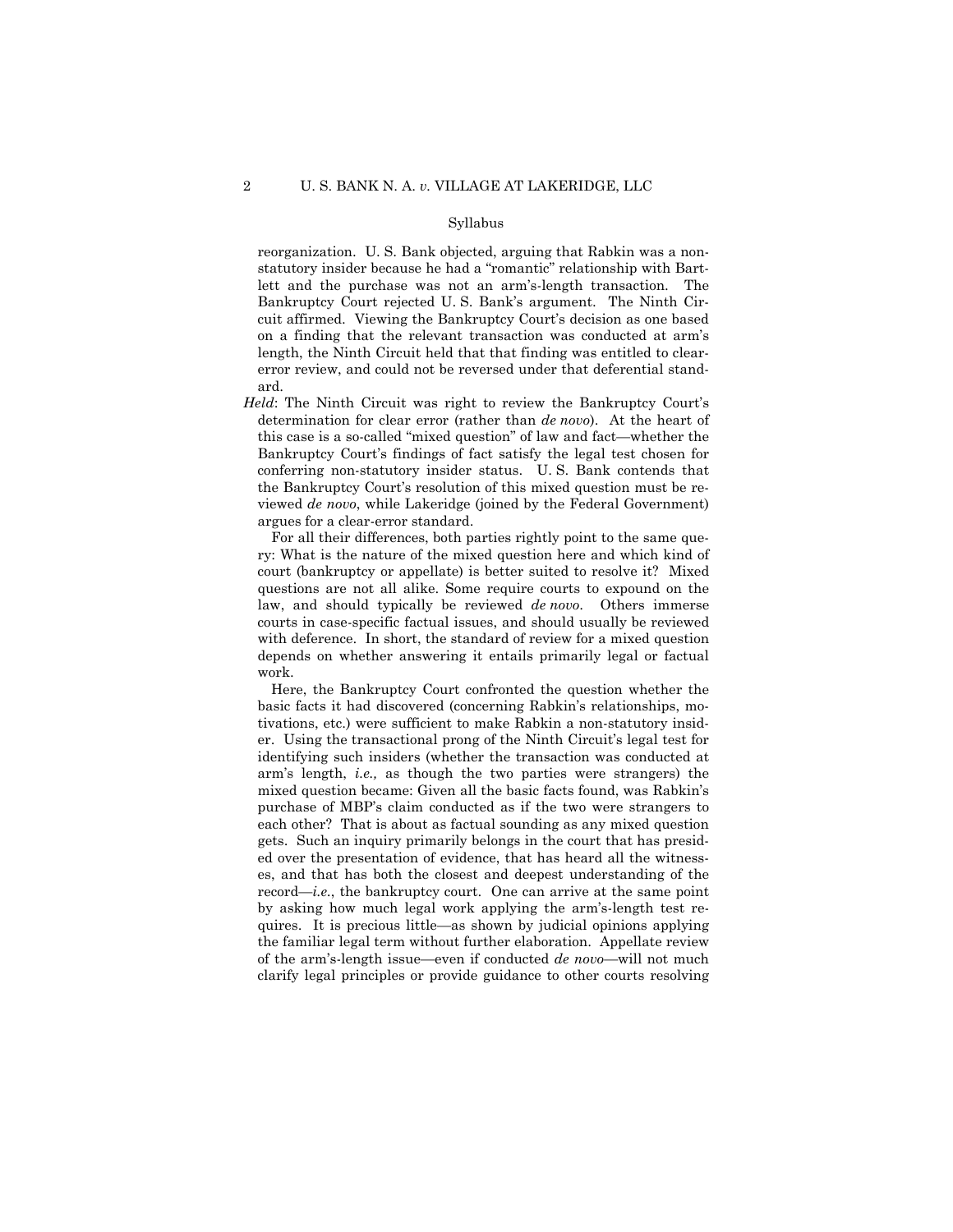## Syllabus

 bankruptcy court, subject only to review for clear error. Pp. 5–11. other disputes. The issue is therefore one that primarily rests with a

814 F. 3d 993, affirmed.

 KAGAN, J., delivered the opinion for a unanimous Court. KENNEDY, J., in which KENNEDY, THOMAS, and GORSUCH, JJ., joined. filed a concurring opinion. SOTOMAYOR, J., filed a concurring opinion,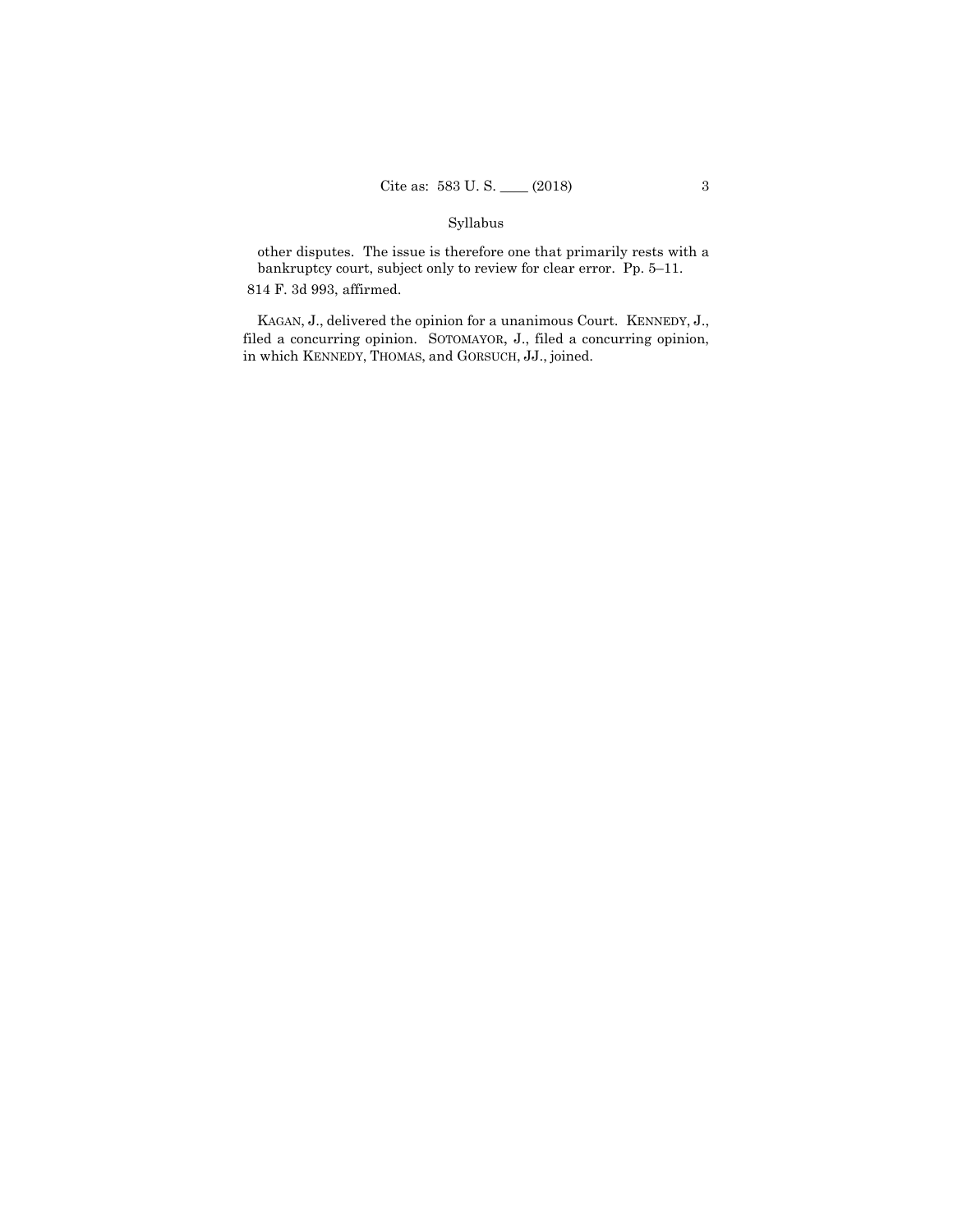preliminary print of the United States Reports. Readers are requested to notify the Reporter of Decisions, Supreme Court of the United States, Wash- ington, D. C. 20543, of any typographical or other formal errors, in order that corrections may be made before the preliminary print goes to press. NOTICE: This opinion is subject to formal revision before publication in the

## $\frac{1}{2}$  ,  $\frac{1}{2}$  ,  $\frac{1}{2}$  ,  $\frac{1}{2}$  ,  $\frac{1}{2}$  ,  $\frac{1}{2}$  ,  $\frac{1}{2}$ **SUPREME COURT OF THE UNITED STATES**

#### $\frac{1}{2}$  ,  $\frac{1}{2}$  ,  $\frac{1}{2}$  ,  $\frac{1}{2}$  ,  $\frac{1}{2}$  ,  $\frac{1}{2}$ No. 15–1509

# AND THROUGH CWCAPITAL ASSET MANAGEMENT U.S. BANK NATIONAL ASSOCIATION, TRUSTEE, BY LLC, PETITIONER *v.* THE VILLAGE AT LAKERIDGE, LLC

## ON WRIT OF CERTIORARI TO THE UNITED STATES COURT OF APPEALS FOR THE NINTH CIRCUIT

### [March 5, 2018]

JUSTICE KAGAN delivered the opinion of the Court.

The Bankruptcy Code places various restrictions on anyone who qualifies as an "insider" of a debtor. The statutory definition of that term lists a set of persons related to the debtor in particular ways. See 11 U. S. C. §101(31). Courts have additionally recognized as insiders some persons not on that list—commonly known as "nonstatutory insiders." The conferral of that status often turns on whether the person's transactions with the debtor (or another of its insiders) were at arm's length. In this case, we address how an appellate court should review that kind of determination: *de novo* or for clear error? We hold that a clear-error standard should apply.

I

Chapter 11 of the Bankruptcy Code enables a debtor company to reorganize its business under a courtapproved plan governing the distribution of assets to creditors. See 11 U. S. C. §1101 *et seq.* The plan divides claims against the debtor into discrete "classes" and speci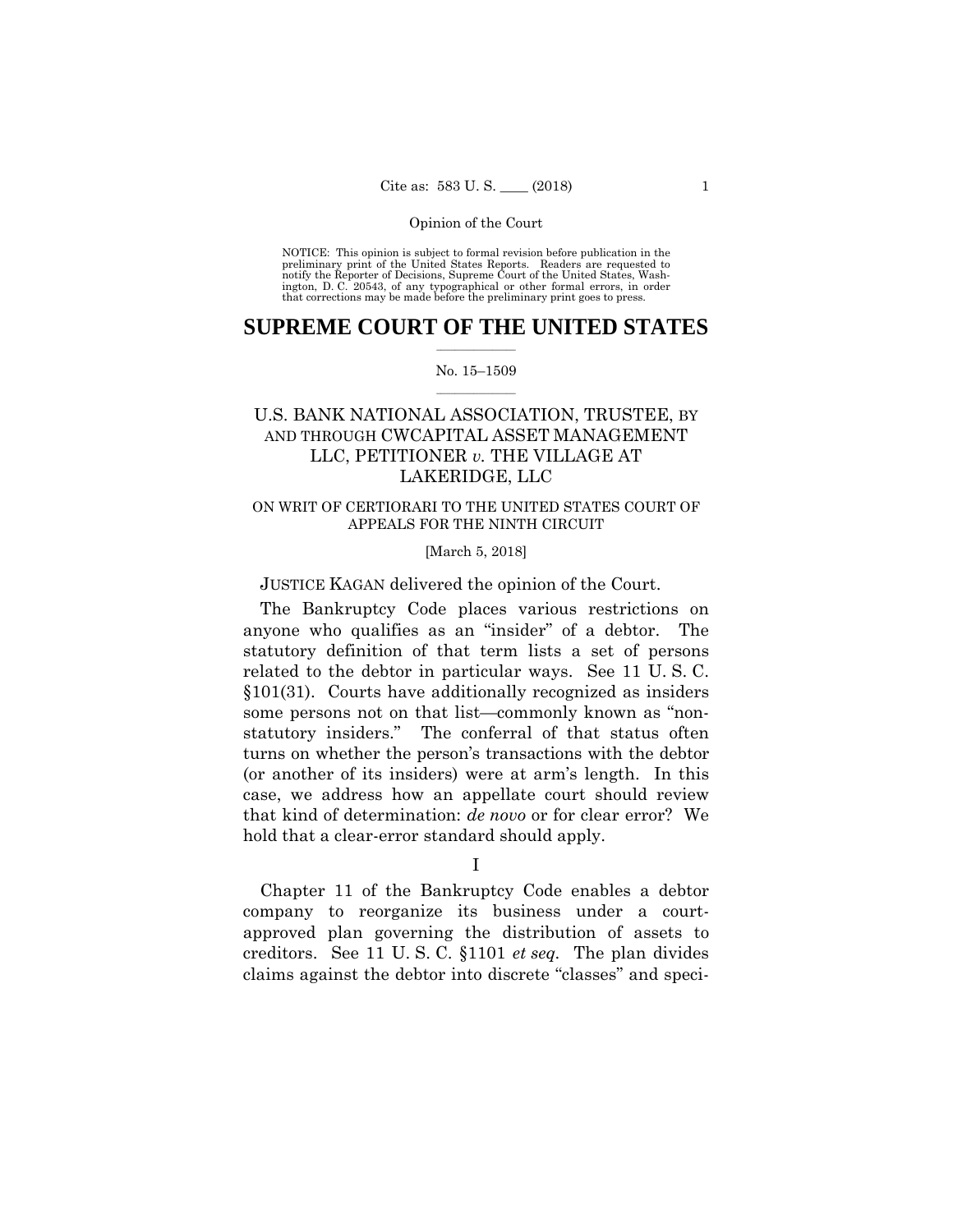fies the "treatment" each class will receive. §1123; see §1122. Usually, a bankruptcy court may approve such a plan only if every affected class of creditors agrees to its terms. See  $$1129(a)(8)$ . But in certain circumstances, the court may confirm what is known as a "cramdown" plan that is, a plan impairing the interests of some nonconsenting class. See §1129(b). Among the prerequisites for judicial approval of a cramdown plan is that another impaired class of creditors has consented to it. See  $$1129(a)(10)$ . But crucially for this case, the consent of a creditor who is also an "insider" of the debtor does not count for that purpose. See *ibid.* (requiring "at least one" impaired class to have "accepted the plan, determined without including any acceptance of the plan by any insider").

 director, officer, or "person in control" of the entity. The Code enumerates certain insiders, but courts have added to that number. According to the Code's definitional section, an insider of a corporate debtor "includes" any  $\S(101(31)(B)(i)$ –(iii). Because of the word "includes" in that section, courts have long viewed its list of insiders as non-exhaustive. See §102(3) (stating as one of the Code's "[r]ules of construction" that "'includes' and 'including' are not limiting"); 2 A. Resnick & H. Sommer, Collier on Bankruptcy ¶101.31, p. 101–142 (16th ed. 2016) (discussing cases). Accordingly, courts have devised tests for identifying other, so-called "non-statutory" insiders. The decisions are not entirely uniform, but many focus, in whole or in part, on whether a person's "transaction of business with the debtor is not at arm's length." *Ibid.*  (quoting *In re U. S. Medical, Inc.*, 531 F. 3d 1272, 1280 (CA10 2008)).

This case came about because the Code's list of insiders placed an obstacle in the way of respondent Lakeridge's attempt to reorganize under Chapter 11. Lakeridge is a corporate entity which, at all relevant times, had a single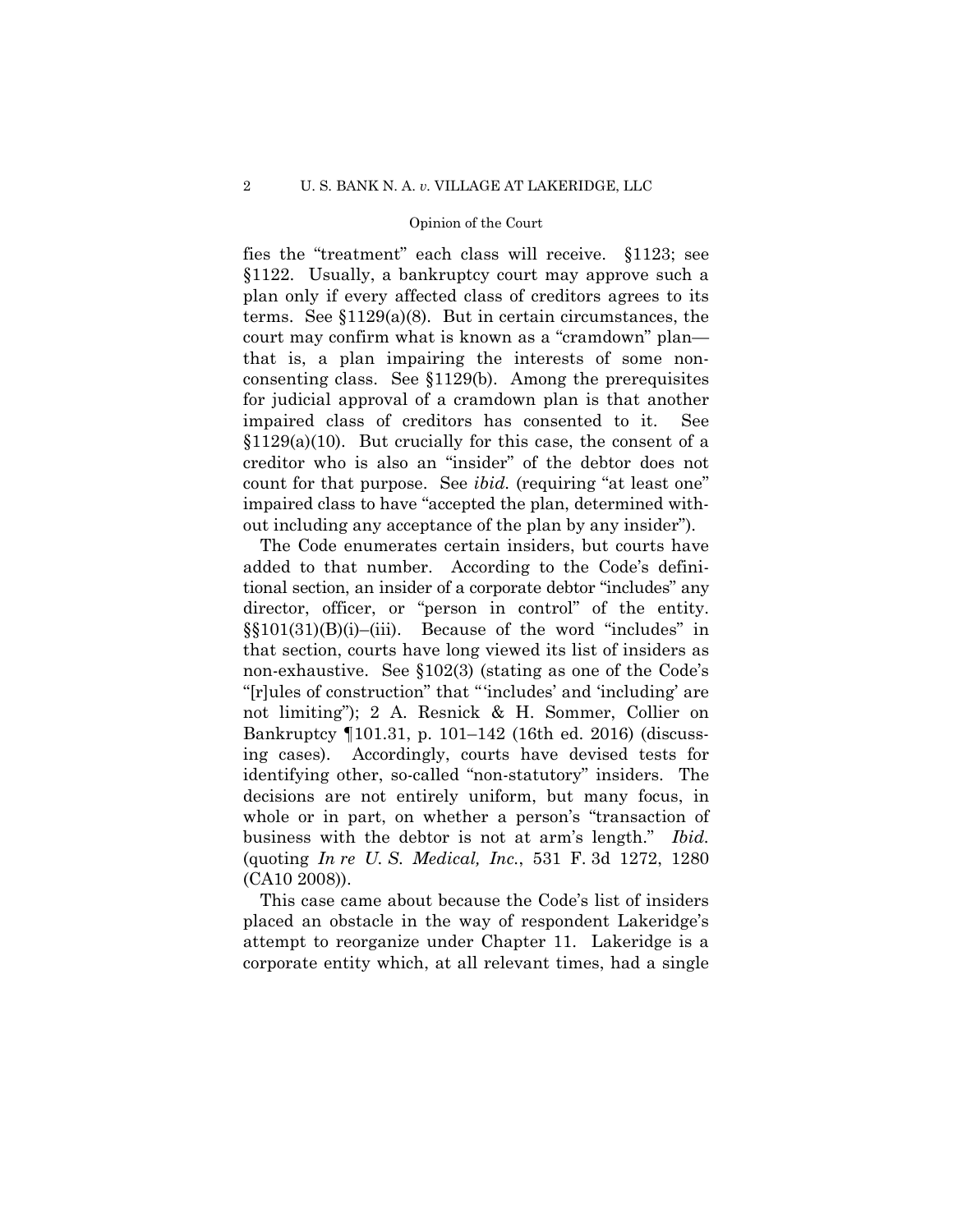owner, MBP Equity Partners, and a pair of substantial debts. The company owed petitioner U. S. Bank over \$10 million for the balance due on a loan. And it owed MBP another \$2.76 million. In 2011, Lakeridge filed for Chapter 11 bankruptcy. The reorganization plan it submitted placed its two creditors in separate classes and proposed to impair both of their interests. U. S. Bank refused that offer, thus taking a fully consensual plan off the table. But likewise, a cramdown plan based only on MBP's consent could not go forward. Recall that an insider cannot provide the partial agreement needed for a cramdown plan. See *supra,* at 2; §1129(a)(10). And MBP was the consummate insider: It owned Lakeridge and so was according to the Code's definition—"in control" of the debtor.  $$101(31)(B)(iii)$ . The path to a successful reorganization was thus impeded, and Lakeridge was faced with liquidation. Unless . . .<br>Unless MBP could transfer its claim against Lakeridge

to a non-insider who would then agree to the reorganization plan. So that was what MBP attempted. Kathleen Bartlett, a member of MBP's board and an officer of Lakeridge, approached Robert Rabkin, a retired surgeon, and offered to sell him MBP's \$2.76 million claim for \$5,000. Rabkin took the deal. And as the new holder of MBP's old loan, he consented to Lakeridge's proposed reorganization. As long as he was not himself an insider, Rabkin's agreement would satisfy one of the prerequisites for a cramdown plan. See §1129(a)(10); *supra,* at 2. That would bring Lakeridge a large step closer to reorganizing its business over U. S. Bank's objection.

Hence commenced this litigation about whether Rabkin, too, was an insider. U. S. Bank argued that he qualified as a non-statutory insider because he had a "romantic" relationship with Bartlett and his purchase of MBP's loan "was not an arm's-length transaction." Motion to Designate Claim of Robert Rabkin as an Insider Claim in No.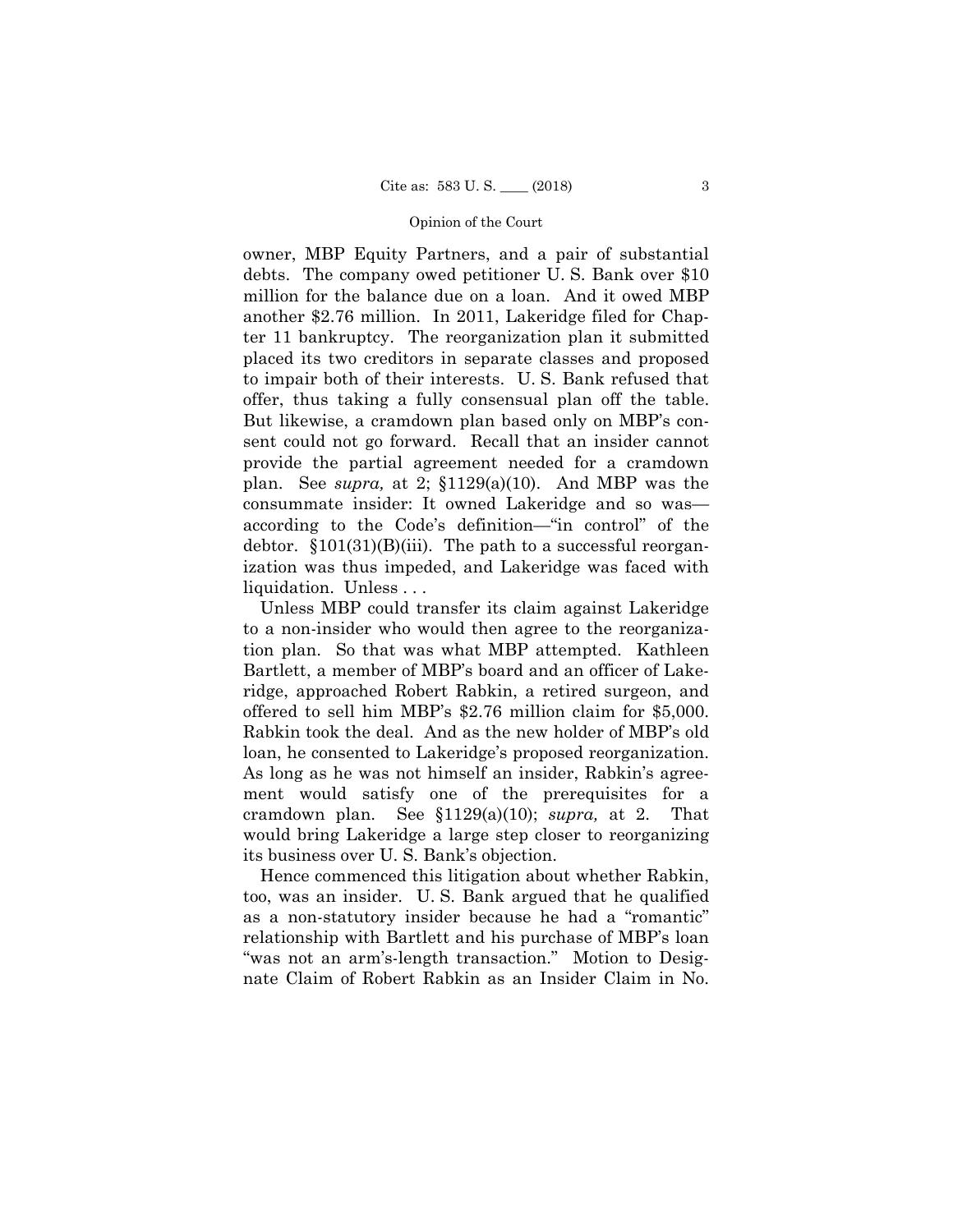142–143.2 But the Bankruptcy Court still rejected U. S.  for which he did adequate due diligence. *Id.*, at 67a. And 11–51994 (Bkrtcy. Ct. Nev.), Doc. 194, p. 11 (Motion).1 At an evidentiary hearing, both Rabkin and Bartlett testified that their relationship was indeed "romantic." App. 128, Bank's view that Rabkin was a non-statutory insider. See App. to Pet. for Cert. 66a. The court found that Rabkin purchased the MBP claim as a "speculative investment" it noted that Rabkin and Bartlett, for all their dating, lived in separate homes and managed their finances independently. See *id.,* at 66a.

The Court of Appeals for the Ninth Circuit affirmed by a divided vote. According to the court, a creditor qualifies as a non-statutory insider if two conditions are met: "(1) the closeness of its relationship with the debtor is comparable to that of the enumerated insider classifications in [the Code], and (2) the relevant transaction is negotiated at less than arm's length." *In re Village at Lakeridge, LLC,* 814 F. 3d 993, 1001 (2016). The majority viewed the Bankruptcy Court's decision as based on a finding that the relevant transaction here (Rabkin's purchase of MBP's claim) "was conducted at arm's length." *Id.,* at 1003, n. 15. That finding, the majority held, was entitled to clear-error review, and could not be reversed under that deferential

<sup>&</sup>lt;sup>1</sup>U. S. Bank also contended that Rabkin automatically inherited MBP's statutory insider status when he purchased its loan. See Motion, p. 10 ("[A]n entity which acquires a claim steps into the shoes of that claimant" (internal quotation marks omitted)). We did not grant

review of that question and therefore do not address it in this opinion. 2Perhaps Bartlett expressed some ambivalence on that score. The transcript of her direct examination reads:

<sup>&</sup>quot;Q. Okay. And I think the term has been a romantic relationship you have a romantic relationship?

A. I guess.

Q. Why do you say I guess?

A. Well, no—yes." App. 142–143.

One hopes Rabkin was not listening.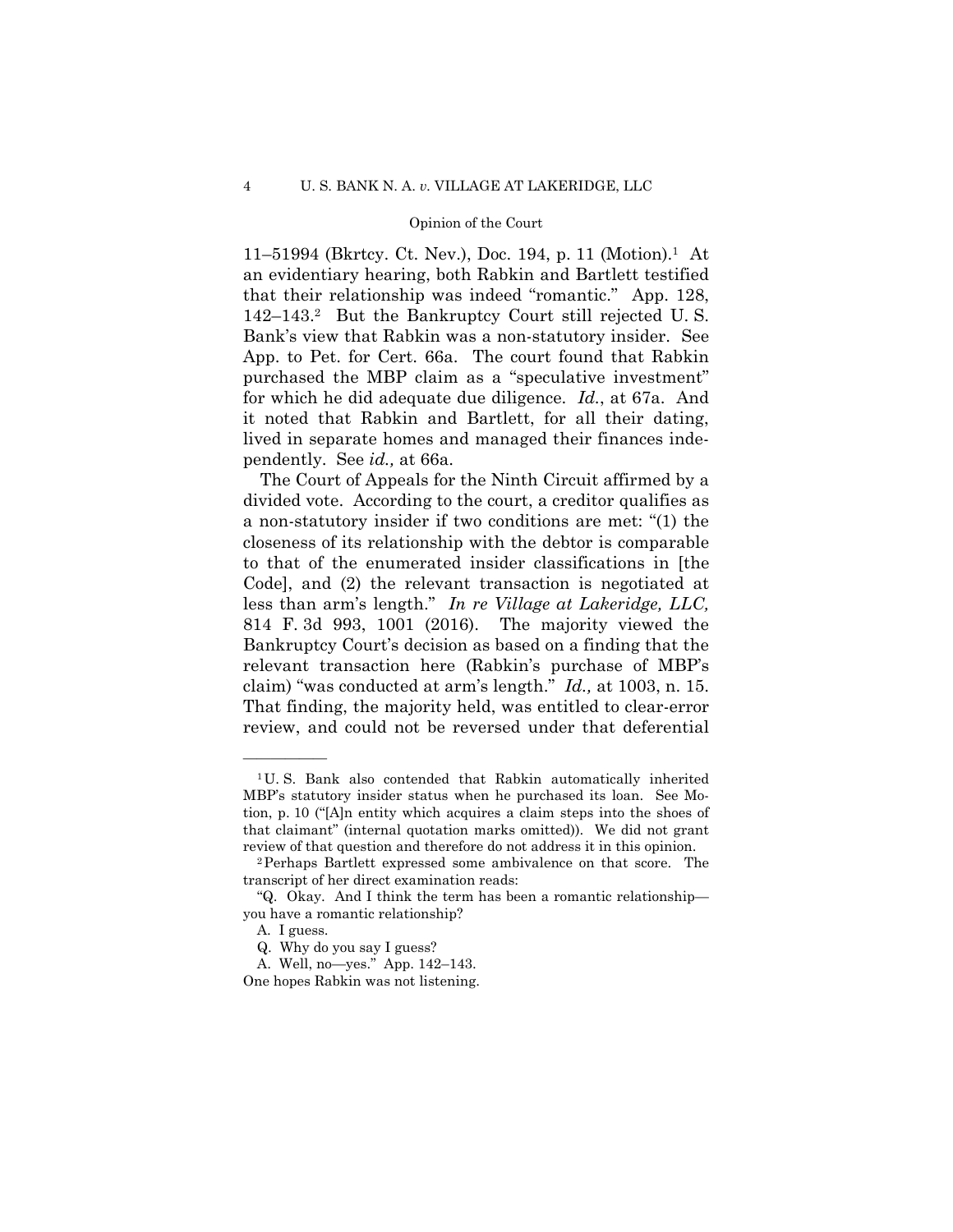review, but in any event thought the Bankruptcy Court standard. See *id.,* at 1001–1003. Rabkin's consent could therefore support the cramdown plan. See *id.,* at 1003. Judge Clifton dissented. He would have applied *de novo*  committed clear error in declining to classify Rabkin as an insider. See *id.,* at 1006.

This Court granted certiorari to decide a single question: Whether the Ninth Circuit was right to review for clear error (rather than *de novo*) the Bankruptcy Court's determination that Rabkin does not qualify as a non-statutory insider because he purchased MBP's claim in an arm'slength transaction. 580 U. S. \_\_\_ (2017).

II

To decide whether a particular creditor is a nonstatutory insider, a bankruptcy judge must tackle three kinds of issues—the first purely legal, the next purely factual, the last a combination of the other two. And to assess the judge's decision, an appellate court must consider all its component parts, each under the appropriate standard of review. In this case, only the standard for the final, mixed question is contested. But to resolve that dispute, we begin by describing the unalloyed legal and factual questions that both kinds of courts have to address along the way, as well as the answers that the courts below provided.

Initially, a bankruptcy court must settle on a legal test to determine whether someone is a non-statutory insider (again, a person who should be treated as an insider even though he is not listed in the Bankruptcy Code). But that choice of standard really resides with the next court: As all parties agree, an appellate panel reviews such a legal conclusion without the slightest deference. See *Highmark Inc.* v. *Allcare Health Management. System, Inc.*, 572 U. S.  $\_\_\_\_$ ,  $\_\_$  (2014) (slip op., at 4) ("Traditionally, decisions on questions of law are reviewable *de novo*" (internal quota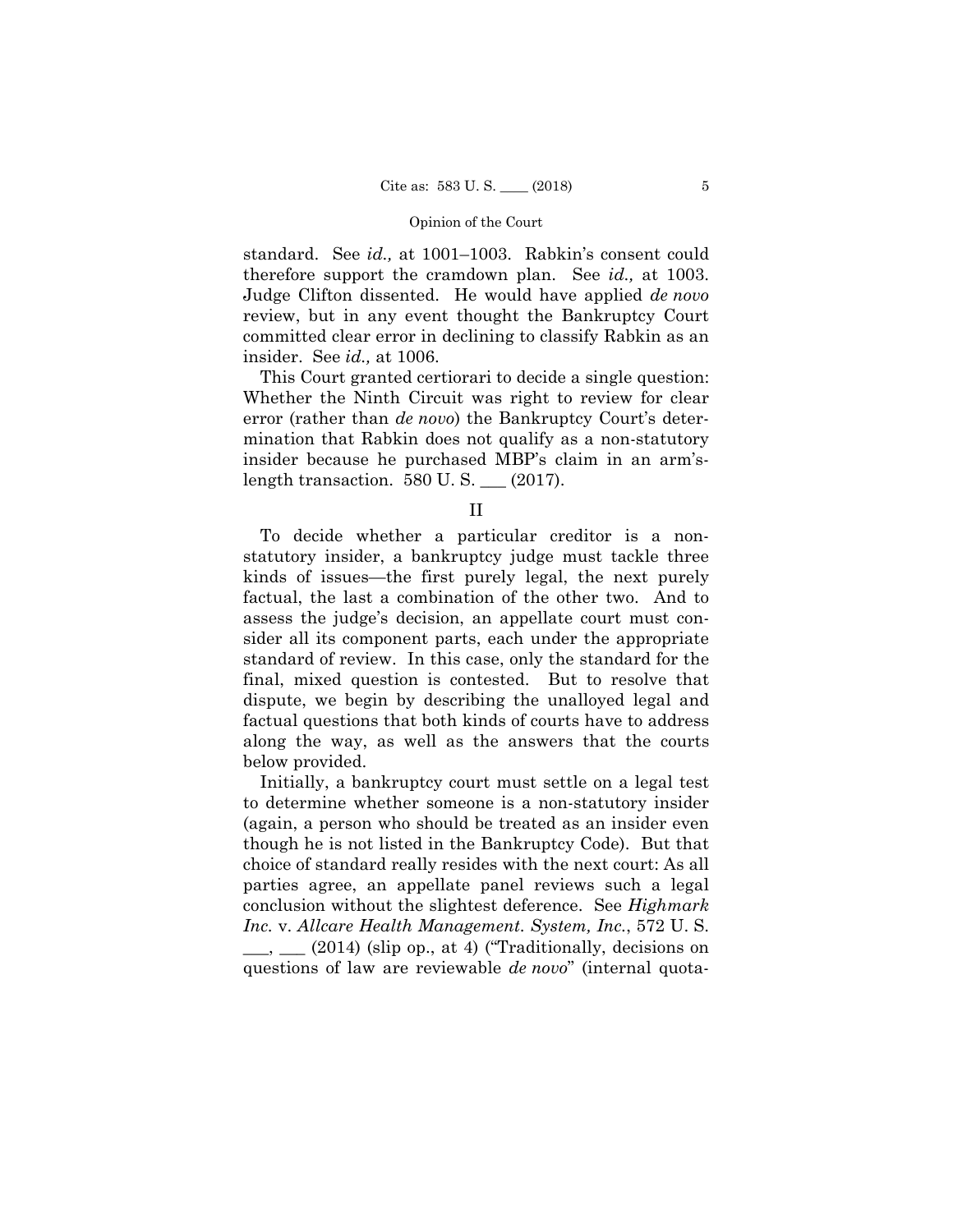tion marks omitted)); Tr. of Oral Arg. 29–30, 33. The Ninth Circuit here, as noted earlier, endorsed a two-part test for non-statutory insider status, asking whether the person's relationship with the debtor was similar to those of listed insiders and whether the relevant prior transaction was at "less than arm's length." 814 F. 3d, at 1001; see *supra,* at 4–5. And the Ninth Circuit held that the Bankruptcy Court had used just that standard—more specifically, that it had denied insider status under the test's second, transactional prong. See 814 F. 3d, at 1002– 1003, and n. 15; *supra,* at 4–5. We do not address the correctness of the Ninth Circuit's legal test; indeed, we specifically rejected U. S. Bank's request to include that question in our grant of certiorari. See 580 U. S. \_\_\_; Pet. for Cert. i. We simply take that test as a given in deciding the standard-of-review issue we chose to resolve.

 reviewable only for clear error—in other words, with a Along with adopting a legal standard, a bankruptcy court evaluating insider status must make findings of what we have called "basic" or "historical" fact addressing questions of who did what, when or where, how or why. *Thompson* v. *Keohane*, 516 U. S. 99, 111 (1995). The set of relevant historical facts will of course depend on the legal test used: So under the Ninth Circuit's test, the facts found may relate to the attributes of a particular relationship or the circumstances and terms of a prior transaction. By well-settled rule, such factual findings are serious thumb on the scale for the bankruptcy court. See Fed. Rule Civ. Proc. 52(a)(6) (clear-error standard); Fed. Rules Bkrtcy. Proc. 7052 and 9014(c) (applying Rule 52 to various bankruptcy proceedings). Accordingly, as all parties again agree, the Ninth Circuit was right to review deferentially the Bankruptcy Court's findings about Rabkin's relationship with Bartlett (*e.g.,* that they did not "cohabitate" or pay each other's "bills or living expenses") and his motives for purchasing MBP's claim (*e.g.,* to make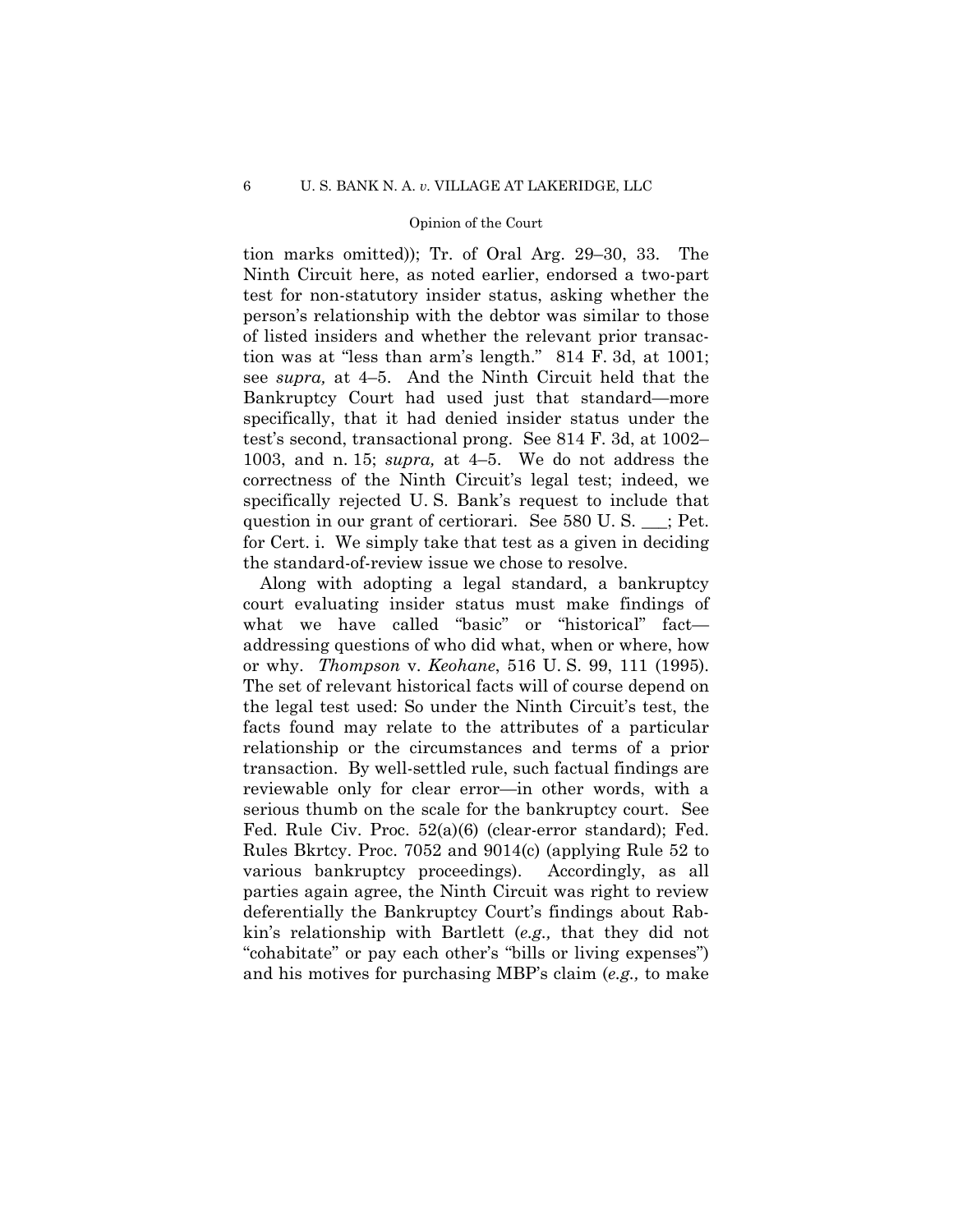a "speculative investment"). App. to Pet. for Cert. 66a– 67a; see Tr. of Oral Arg. 8, 39.

What remains for a bankruptcy court, after all that, is to determine whether the historical facts found satisfy the legal test chosen for conferring non-statutory insider status. We here arrive at the so-called "mixed question" of law and fact at the heart of this case. *Pullman-Standard*  v. *Swint*, 456 U. S. 273, 289, n. 19 (1982) (A mixed question asks whether "the historical facts . . . satisfy the statutory standard, or to put it another way, whether the rule of law as applied to the established facts is or is not violated"). As already described, the Bankruptcy Court below had found a set of basic facts about Rabkin; and it had adopted a legal test for non-statutory insider status that requires (as one of its two prongs) a less-than-arm'slength transaction. See *supra,* at 4, 6. As its last move, the court compared the one to the other—and determined that the facts found did not show the kind of preferential transaction necessary to turn a creditor into a nonstatutory insider. For that decisive determination, what standard of review should apply?

The parties, after traveling so far together, part ways at this crucial point. U. S. Bank contends that the Bankruptcy Court's resolution of the mixed question must be reviewed *de novo*. That is because, U. S. Bank claims, application of the Ninth Circuit's "very general" standard to a set of basic facts requires the further elaboration of legal principles—a task primarily for appellate courts. Brief for Petitioner 35; see *id.,* at 53 (The "open-ended nature of the Ninth Circuit's standard" compels courts to "develop the norms and criteria they deem most appropriate" and so should be viewed as "quasi-legal"). By contrast, Lakeridge (joined by the Federal Government as *amicus curiae*) thinks a clear-error standard should apply. In Lakeridge's view, the ultimate law-application question is all "bound up with the case-specific details of the highly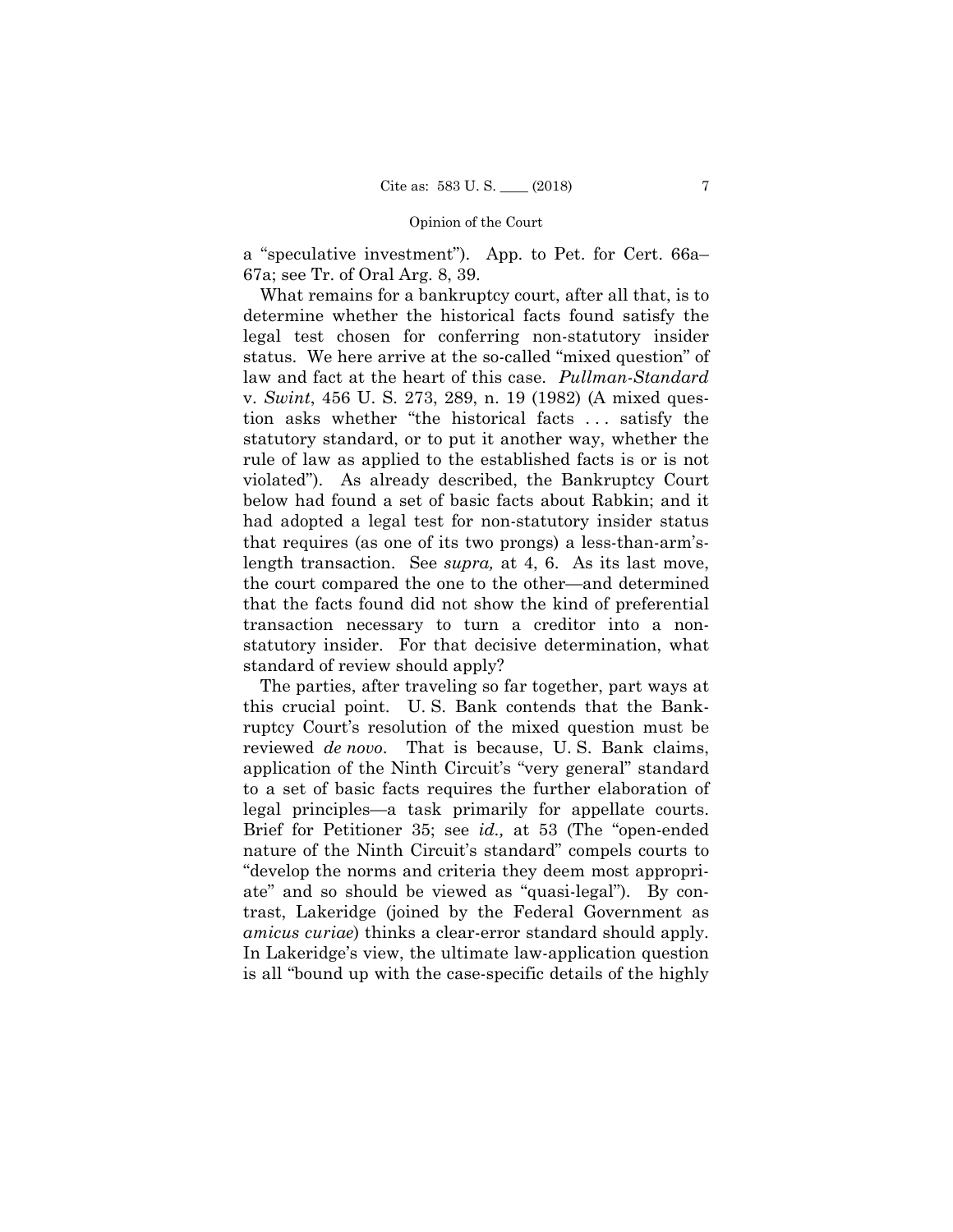factual circumstances below"—and thus falls naturally within the domain of bankruptcy courts. Brief for Respondent 17; see Brief for United States 21 (similarly describing the mixed question as "fact-intensive").

For all their differences, both parties rightly point us to the same query: What is the nature of the mixed question here and which kind of court (bankruptcy or appellate) is better suited to resolve it? See *Miller* v. *Fenton*, 474 U. S. 104, 114 (1985) (When an "issue falls somewhere between a pristine legal standard and a simple historical fact," the standard of review often reflects which "judicial actor is better positioned" to make the decision).3 Mixed questions are not all alike. As U. S. Bank suggests, some require courts to expound on the law, particularly by amplifying or elaborating on a broad legal standard. When that is so when applying the law involves developing auxiliary legal principles of use in other cases—appellate courts should typically review a decision *de novo*. See *Salve Regina College* v. *Russell*, 499 U. S. 225, 231–233 (1991) (discussing appellate courts' "institutional advantages" in giving legal guidance). But as Lakeridge replies, other mixed questions immerse courts in case-specific factual issues compelling them to marshal and weigh evidence, make credibility judgments, and otherwise address what we have (emphatically if a tad redundantly) called "multifarious, fleeting, special, narrow facts that utterly resist generalization." *Pierce* v. *Underwood*, 487 U. S. 552, 561– 562 (1988) (internal quotation marks omitted). And when that is so, appellate courts should usually review a decision with deference. See *Anderson* v. *Bessemer City*, 470 U. S. 564, 574–576 (1985) (discussing trial courts' "superi

<sup>3</sup> In selecting standards of review, our decisions have also asked whether a "long history of appellate practice" supplies the answer. *Pierce* v. *Underwood*, 487 U. S. 552, 558 (1988). But we cannot find anything resembling a "historical tradition" to provide a standard for reviewing the mixed question here. *Ibid.*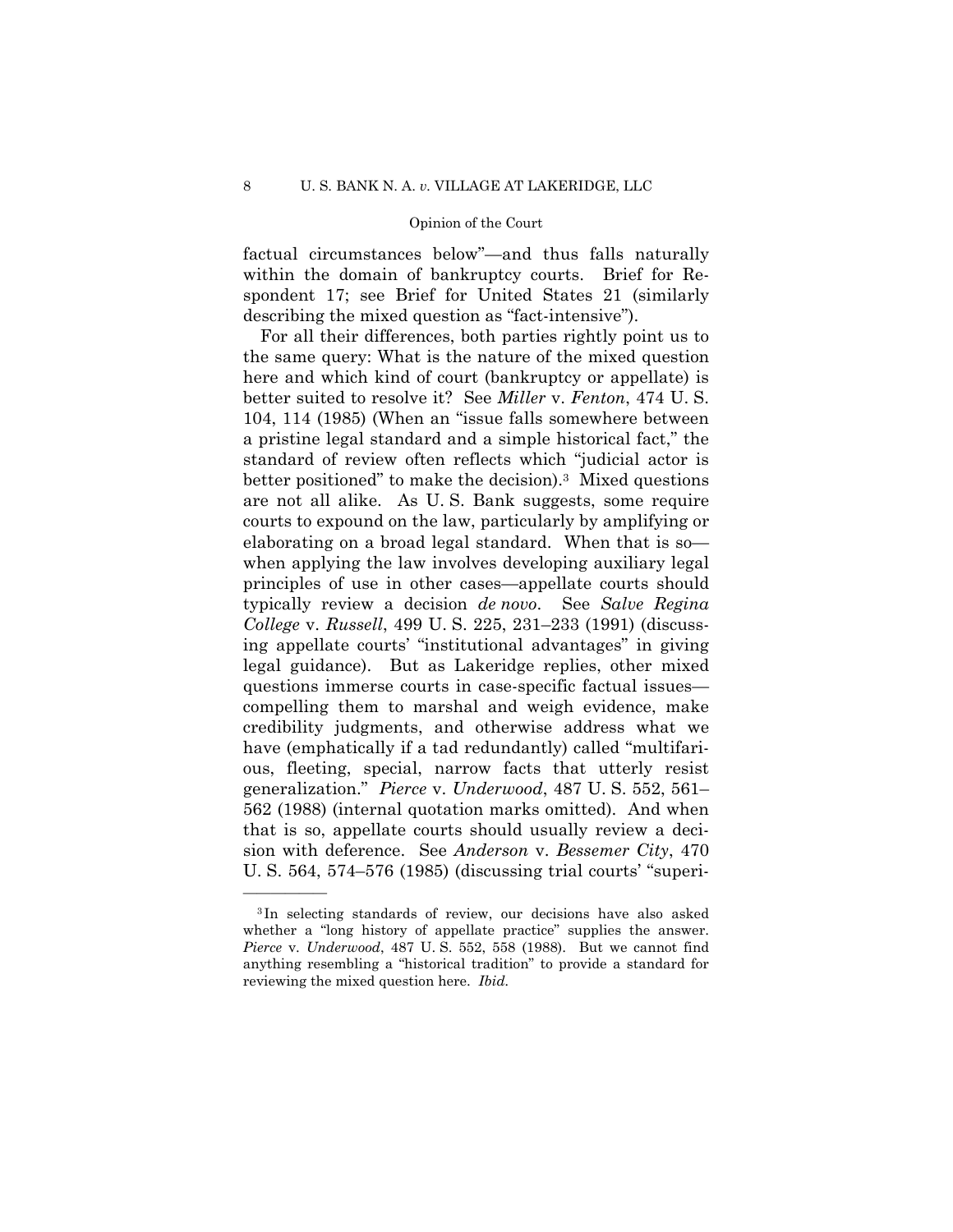ority" in resolving such issues).4 In short, the standard of review for a mixed question all depends—on whether answering it entails primarily legal or factual work.

Now again, recall the mixed question the Bankruptcy Court confronted in this case. See *supra,* at 7. At a high level of generality, the court needed to determine whether the basic facts it had discovered (concerning Rabkin's relationships, motivations, and so on) were sufficient to make Rabkin a non-statutory insider. But the court's use of the Ninth Circuit's legal test for identifying such insiders reduced that question to a more particular one: whether the facts found showed an arm's-length transaction between Rabkin and MBP. See *ibid.*5 And still, we can further delineate that issue just by plugging in the widely (universally?) understood definition of an arm's-length transaction: a transaction conducted as though the two parties were strangers. See, *e.g.,* Black's Law Dictionary 1726 (10th ed. 2014). Thus the mixed question becomes:

<sup>4</sup>Usually but not always: In the constitutional realm, for example, the calculus changes. There, we have often held that the role of appellate courts "in marking out the limits of [a] standard through the process of case-by-case adjudication" favors *de novo* review even when answering a mixed question primarily involves plunging into a factual record. *Bose Corp.* v. *Consumers Union of United States, Inc.*, 466 U. S. 485, 503 (1984); see *Ornelas* v. *United States*, 517 U. S. 690, 697 (1996) (reasonable suspicion and probable cause under the Fourth Amendment); *Hurley* v. *Irish-American Gay, Lesbian and Bisexual Group of Boston, Inc.*, 515 U. S. 557, 567 (1995) (expression under the First Amendment); *Miller* v. *Fenton*, 474 U. S. 104, 115–116 (1985) (voluntariness of confession under the Fourteenth Amendment's Due Process Clause).

 that of the enumerated insider classifications" in the Code. *In re*  5A bankruptcy court applying the Ninth Circuit's test might, in another case, reach its separate, non-transactional prong: whether "the closeness of [a person's] relationship with the debtor is comparable to *Village at Lakeridge, LLC,* 814 F. 3d 993, 1001 (2016); see *supra,* at 4. We express no opinion on how an appellate court should review a bankruptcy court's application of that differently framed standard to a set of established facts.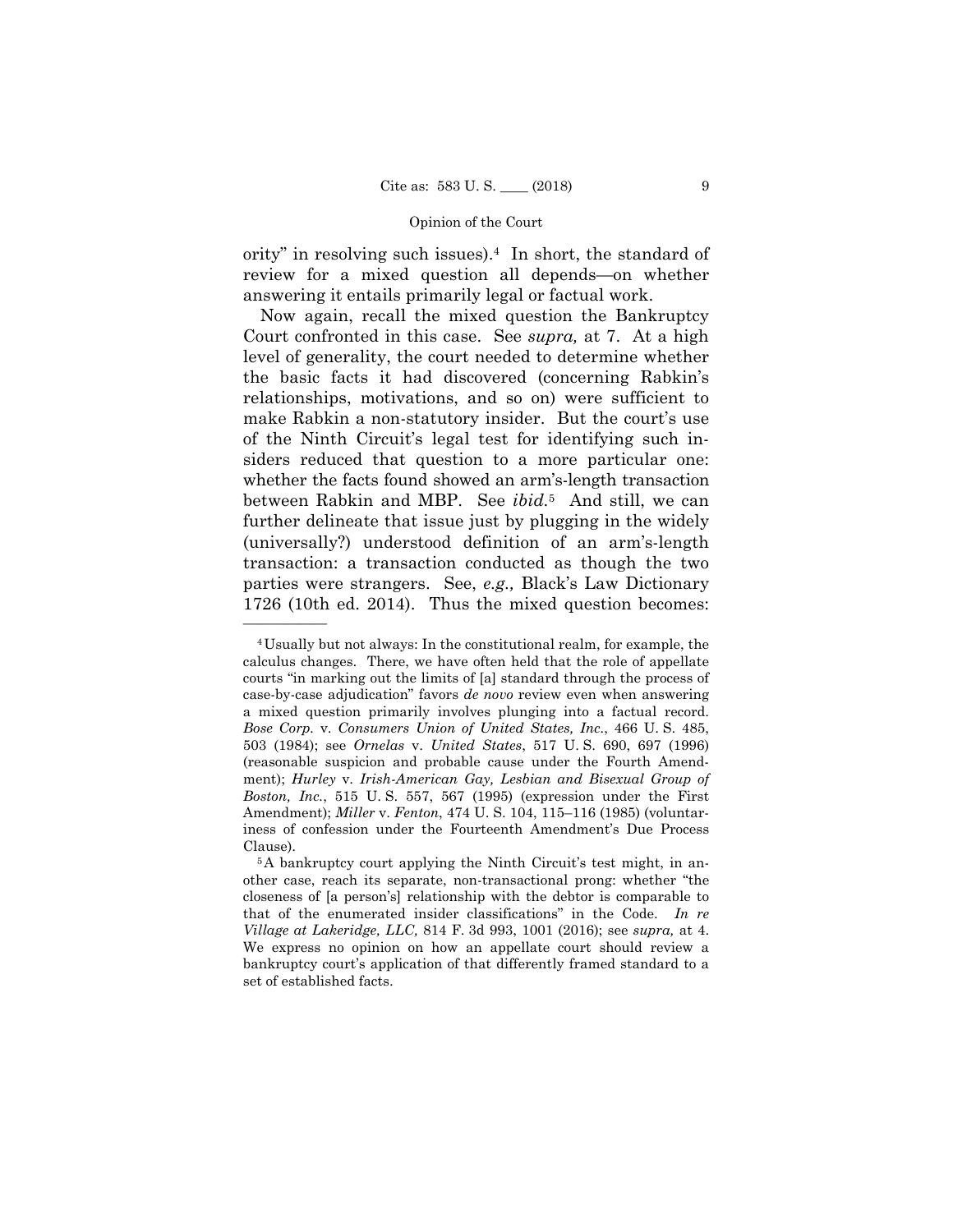Given all the basic facts found, was Rabkin's purchase of MBP's claim conducted as if the two were strangers to each other?

 decision that a particular transfer was a statutory "gift"). That is about as factual sounding as any mixed question gets. Indeed, application of the Ninth Circuit's arm'slength legal standard really requires what we have previously described as a "factual inference[ ] from undisputed basic facts." *Commissioner* v. *Duberstein*, 363 U. S. 278, 291 (1960) (holding that clear-error review applied to a The court takes a raft of case-specific historical facts,  $6\overline{6}$ considers them as a whole, balances them one against another—all to make a determination that when two particular persons entered into a particular transaction, they were (or were not) acting like strangers. Just to describe that inquiry is to indicate where it (primarily) belongs: in the court that has presided over the presentation of evidence, that has heard all the witnesses, and that has both the closest and the deepest understanding of the record—*i.e.*, the bankruptcy court.

And we can arrive at the same point from the opposite direction—by asking how much legal work applying the arm's-length test requires. Precious little, in our view—as shown by judicial opinions addressing that concept. Our own decisions, arising in a range of contexts, have never tried to elaborate on the established idea of a transaction conducted as between strangers; nor, to our knowledge, have lower courts. See, *e.g., Jones* v. *Harris Associates L. P.*, 559 U. S. 335, 346 (2010); *Commissioner* v. *Wemyss*, 324 U. S. 303, 307 (1945); *Pepper* v. *Litton*, 308 U. S. 295, 306–307 (1939). The stock judicial method is merely to

 $60r$ , to use the more abundant description we quoted above, "multifarious, fleeting, special, narrow facts that utterly resist generalization." *Pierce*, 487 U. S., at 561–562 (internal quotation marks omitted); see *supra,* at 8.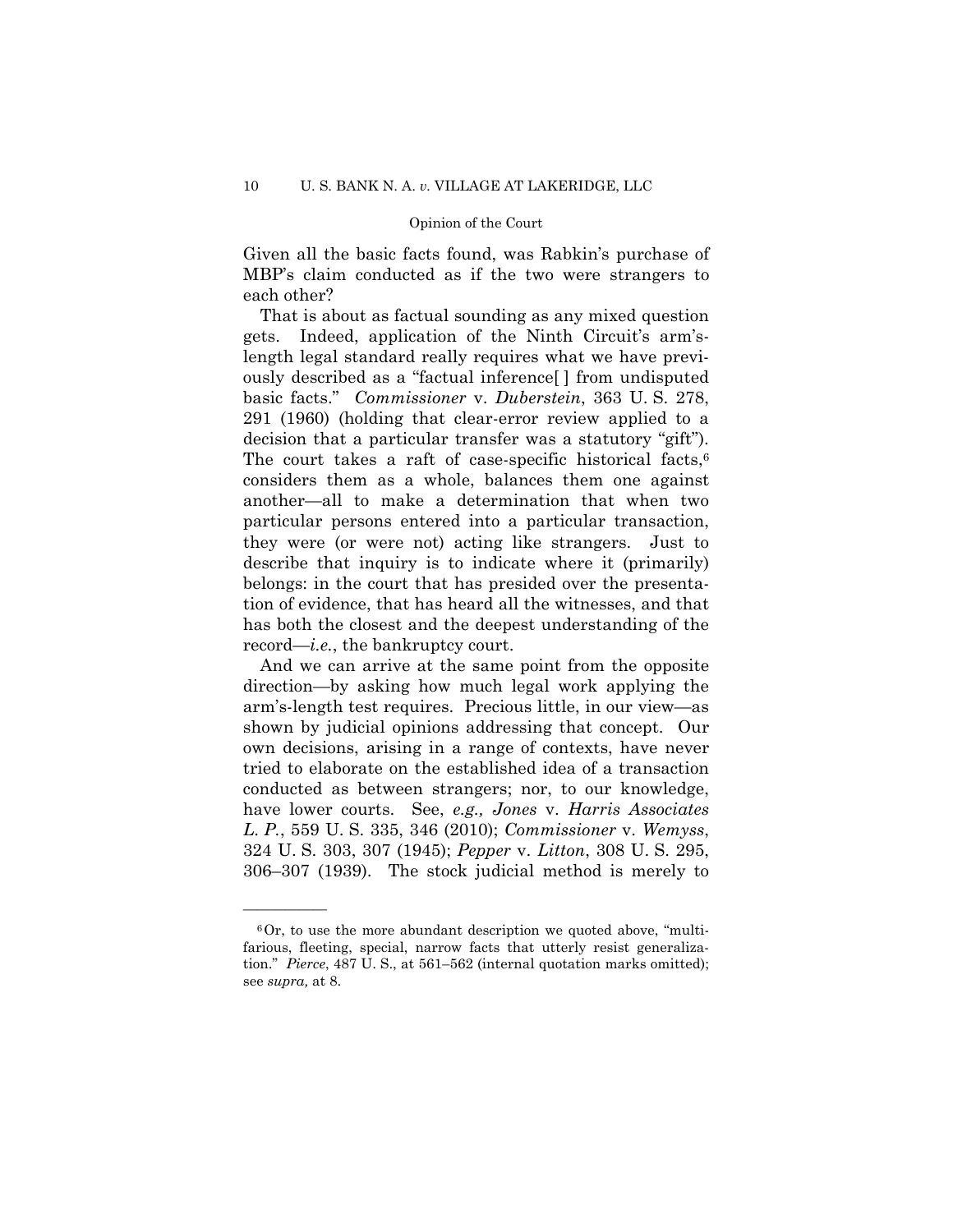state the requirement of such a transaction and then to do the fact-intensive job of exploring whether, in a particular case, it occurred. See, *e.g., Wemyss*, 324 U. S., at 307. Contrary to U. S. Bank's view, there is no apparent need to further develop "norms and criteria," or to devise a supplemental multi-part test, in order to apply the familiar term. Brief for Petitioner 53; see Tr. of Oral Arg. 18; *supra,* at 7. So appellate review of the arm's-length issue—even if conducted *de novo*—will not much clarify legal principles or provide guidance to other courts resolving other disputes. And that means the issue is not of the kind that appellate courts should take over.7

The Court of Appeals therefore applied the appropriate standard in reviewing the Bankruptcy Court's determination that Rabkin did not qualify as an insider because his transaction with MBP was conducted at arm's length. A conclusion of that kind primarily rests with a bankruptcy court, subject only to review for clear error. We accordingly affirm the judgment below.

*It is so ordered.* 

 ted clear error in finding that a transaction was arm's length (or not). 7That conclusion still leaves some role for appellate courts in this area. They of course must decide whether a bankruptcy court commit-(We express no view of that aspect of the Ninth Circuit's decision because we did not grant certiorari on the question. See *supra,* at 5.) In addition, an appellate court must correct any legal error infecting a bankruptcy court's decision. So if the bankruptcy court somehow misunderstood the nature of the arm's-length query—or if it devised some novel multi-factor test for addressing that issue—an appellate court should apply *de novo* review. And finally, if an appellate court someday finds that further refinement of the arm's-length standard is necessary to maintain uniformity among bankruptcy courts, it may step in to perform that legal function. By contrast, what it may *not* do is review independently a garden-variety decision, as here, that the various facts found amount to an arm's-length (or a non-arm's-length) transaction and so do not (or do) confer insider status.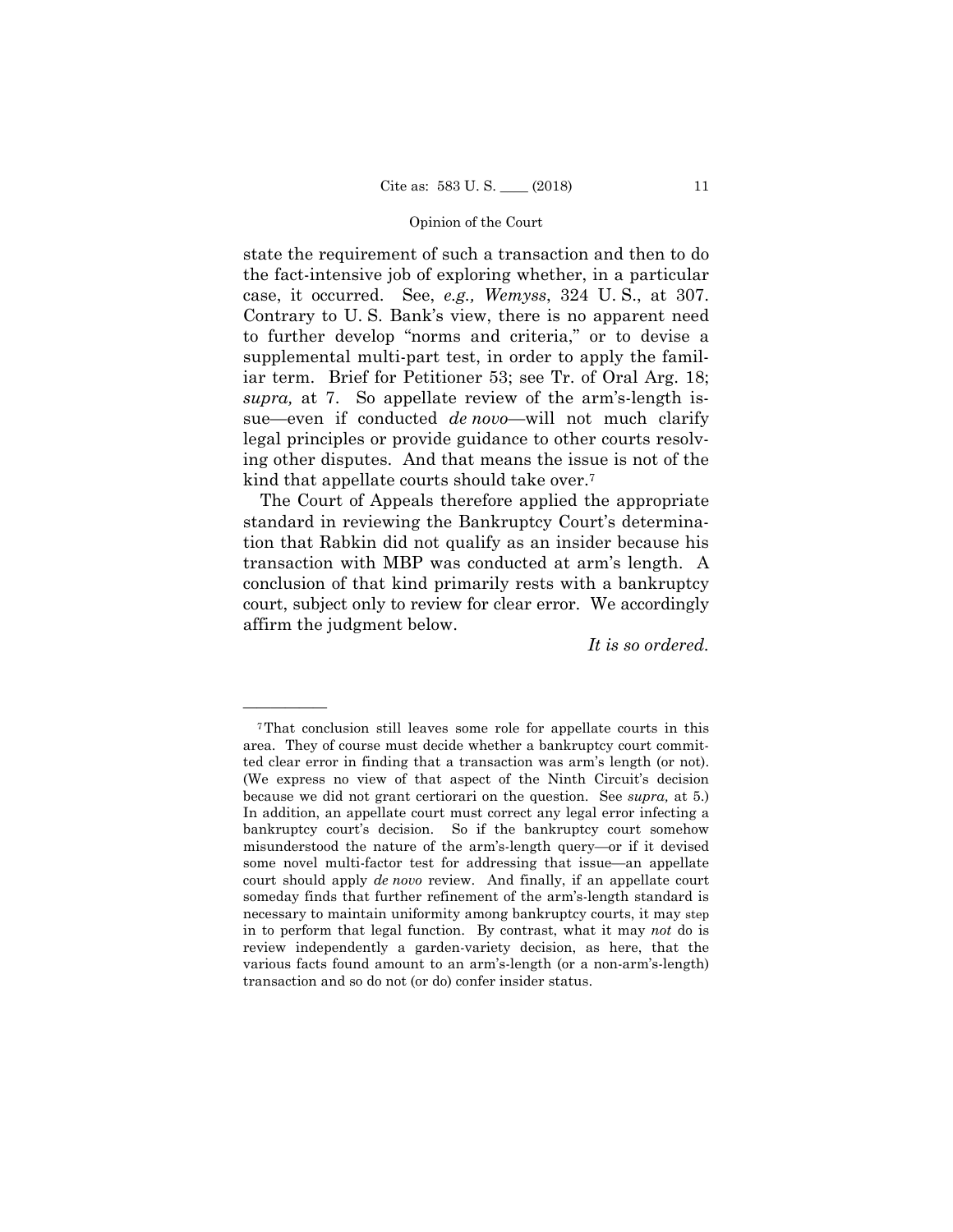KENNEDY, J., concurring

## $\frac{1}{2}$  ,  $\frac{1}{2}$  ,  $\frac{1}{2}$  ,  $\frac{1}{2}$  ,  $\frac{1}{2}$  ,  $\frac{1}{2}$  ,  $\frac{1}{2}$ **SUPREME COURT OF THE UNITED STATES**

#### $\frac{1}{2}$  ,  $\frac{1}{2}$  ,  $\frac{1}{2}$  ,  $\frac{1}{2}$  ,  $\frac{1}{2}$  ,  $\frac{1}{2}$ No. 15–1509

# AND THROUGH CWCAPITAL ASSET MANAGEMENT U.S. BANK NATIONAL ASSOCIATION, TRUSTEE, BY LLC, PETITIONER *v.* THE VILLAGE AT LAKERIDGE, LLC

## ON WRIT OF CERTIORARI TO THE UNITED STATES COURT OF APPEALS FOR THE NINTH CIRCUIT

#### [March 5, 2018]

## JUSTICE KENNEDY, concurring.

I join the opinion for the Court and the concurring opinion by JUSTICE SOTOMAYOR. In doing so, it seems appropriate to add these further comments.

 statutory insider under the Bankruptcy Code. *Ante,* at 6, As the Court's opinion makes clear, courts of appeals may continue to elaborate in more detail the legal standards that will govern whether a person or entity is a non-11, n. 7. At this stage of the doctrine's evolution, this ongoing elaboration of the principles that underlie nonstatutory insider status seems necessary to ensure uniform and accurate adjudications in this area.

In particular, courts should consider the relevance and meaning of the phrase "arms-length transaction" in this bankruptcy context. See *ibid.* As courts of appeals address these issues and make more specific rulings based on the facts and circumstances of individual cases, it may be that instructive, more specifically defined rules will develop.

This leads to an additional point. Under the test that the Court of Appeals applied here, there is some room for doubt that the Bankruptcy Judge was correct in concluding that Rabkin was not an insider, especially without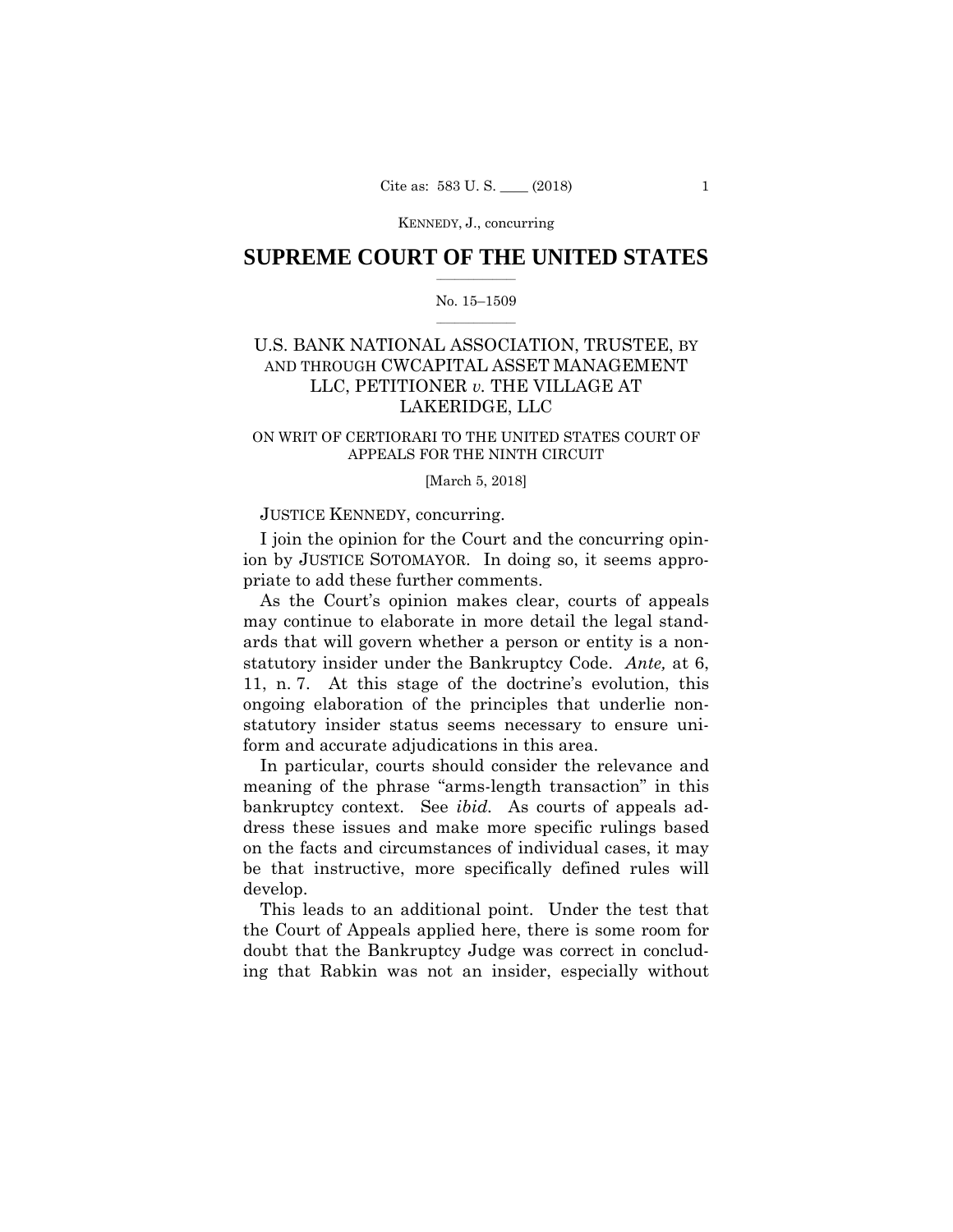## KENNEDY, J., concurring

further inquiry into whether the offer Bartlett made to Rabkin could and should have been made to other parties who might have paid a higher price. See *In re Village at Lakeridge, LLC*, 814 F. 3d 993, 1006 (CA9 2016) (Clifton, J., concurring in part and dissenting in part) ("[E]ven if the clear error standard applies, the finding that Rabkin was not a non-statutory insider cannot survive scrutiny"). MBP's failure to offer its claim more widely could be a strong indication that the transaction was not conducted at arm's length. As the Court is careful and correct to note, however, certiorari was not granted on this question. See *ante,* at 11, n. 7. As a result, whether the test for nonstatutory insider status as formulated and used by courts in the Ninth Circuit is sufficient is not before us; and whether on these facts it was clear error to find that Rabkin was not an insider is also not before us.

The Court's holding should not be read as indicating that the non-statutory insider test as formulated by the Court of Appeals is the proper or complete standard to use in determining insider status. Today's opinion for the Court properly limits its decision to the question whether the Court of Appeals applied the correct standard of review, and its opinion should not be read as indicating that a transaction is arm's length if the transaction was negotiated simply with a close friend, without broader solicitation of other possible buyers.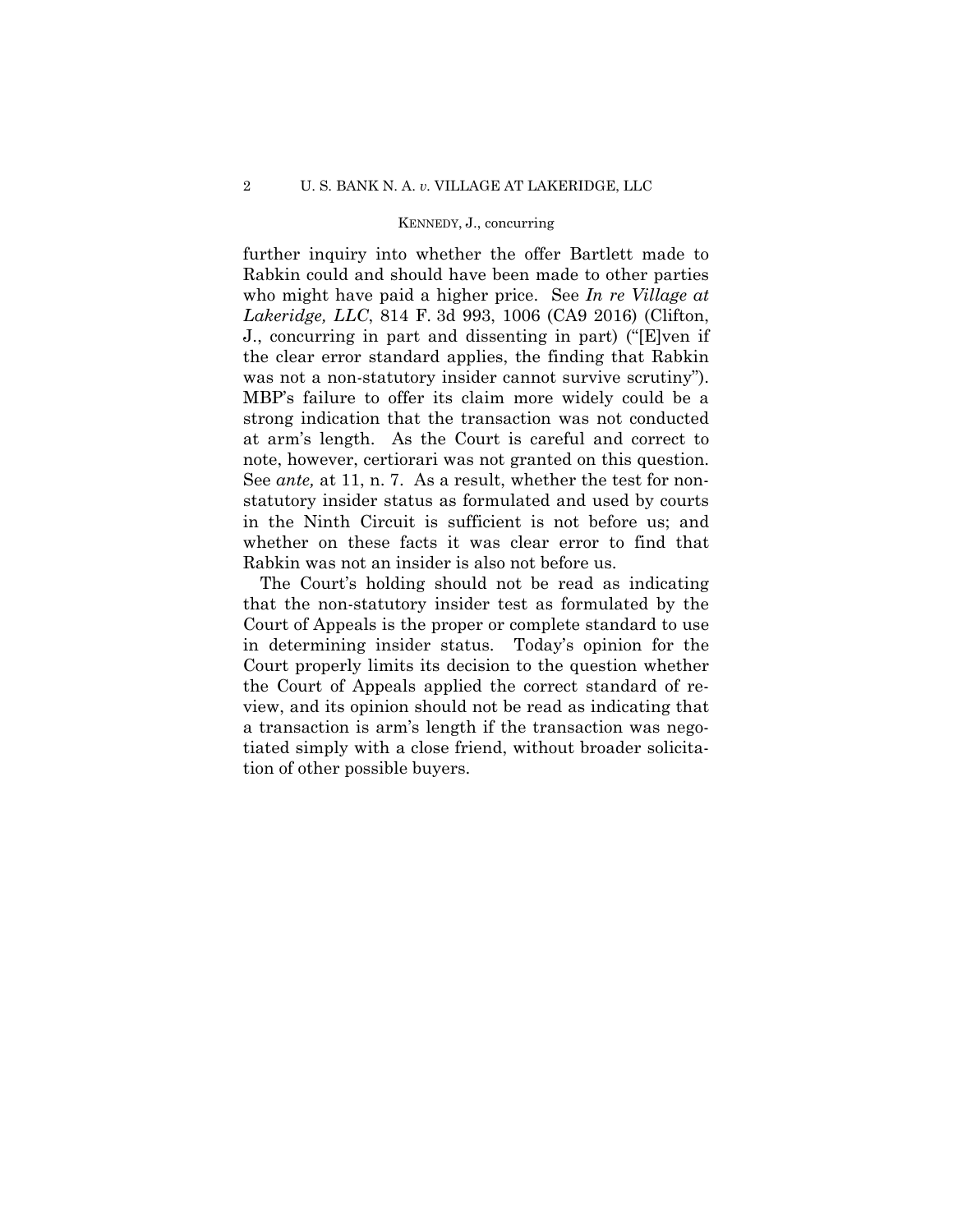## $\frac{1}{2}$  ,  $\frac{1}{2}$  ,  $\frac{1}{2}$  ,  $\frac{1}{2}$  ,  $\frac{1}{2}$  ,  $\frac{1}{2}$  ,  $\frac{1}{2}$ **SUPREME COURT OF THE UNITED STATES**

#### $\frac{1}{2}$  ,  $\frac{1}{2}$  ,  $\frac{1}{2}$  ,  $\frac{1}{2}$  ,  $\frac{1}{2}$  ,  $\frac{1}{2}$ No. 15–1509

# AND THROUGH CWCAPITAL ASSET MANAGEMENT U.S. BANK NATIONAL ASSOCIATION, TRUSTEE, BY LLC, PETITIONER *v.* THE VILLAGE AT LAKERIDGE, LLC

## ON WRIT OF CERTIORARI TO THE UNITED STATES COURT OF APPEALS FOR THE NINTH CIRCUIT

#### [March 5, 2018]

JUSTICE SOTOMAYOR, with whom JUSTICE KENNEDY, JUSTICE THOMAS, and JUSTICE GORSUCH join, concurring.

The Court granted certiorari to decide "[w]hether the appropriate standard of review for determining nonstatutory insider status" under the Bankruptcy Code is *de novo* or clear error. Pet. for Cert. i. To answer that question, the Court "take[s] . . . as a given" the two-prong test that the Court of Appeals for the Ninth Circuit has adopted for determining whether a person or entity is an insider. *Ante,* at 6. I join the Court's opinion in full because, within that context, I agree with the Court's analysis that a determination whether a particular transaction was conducted at arm's length is a mixed question of law and fact that should be reviewed for clear error. See *ante,*  at 10–11.

I write separately, however, because I am concerned that our holding eludes the more fundamental question whether the Ninth Circuit's underlying test is correct. If that test is not the right one, our holding regarding the standard of review may be for naught. That is because the appropriate standard of review is deeply intertwined with the test being applied. As the Court puts it, "the standard of review for a mixed question all depends—on whether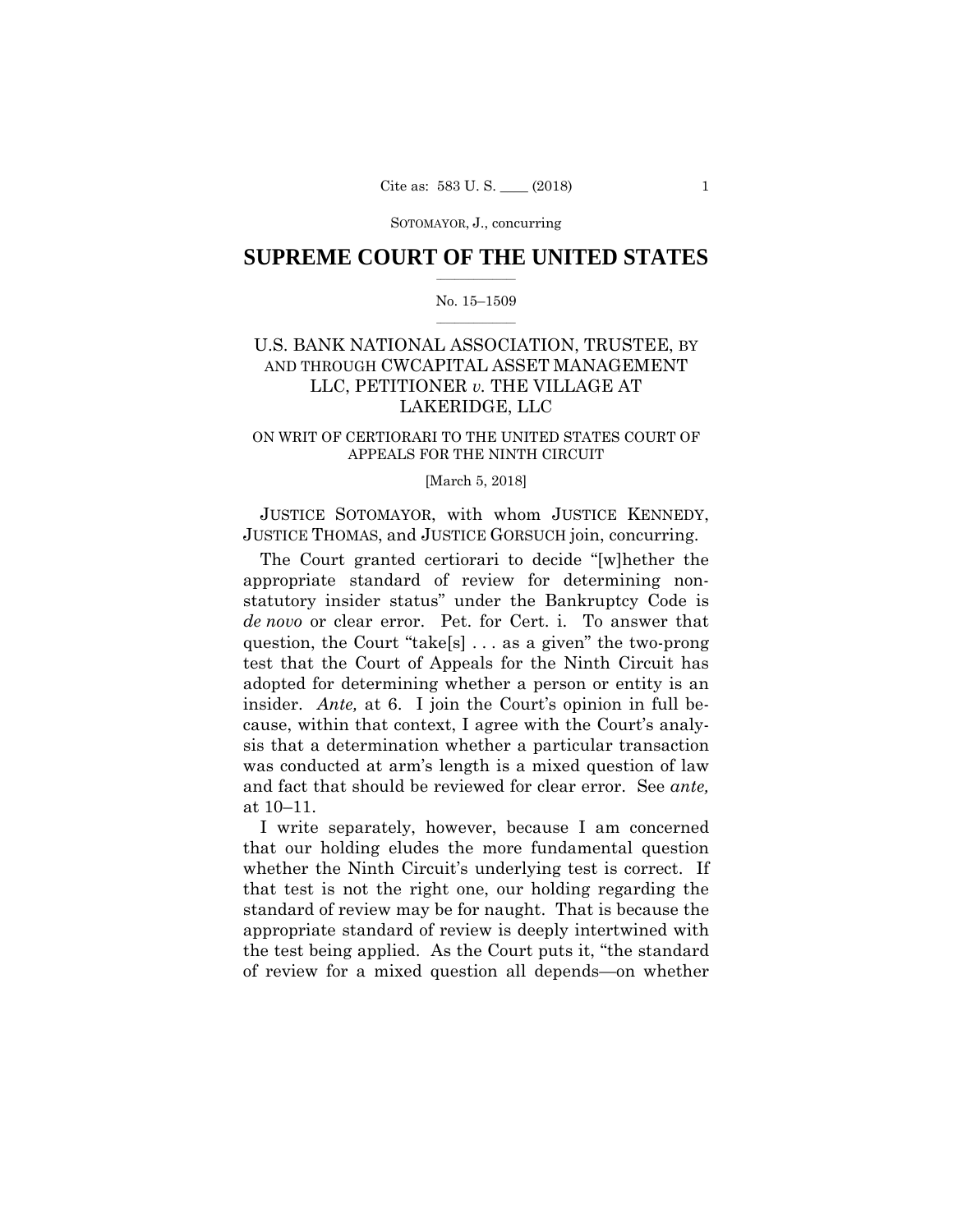answering it entails primarily legal or factual work." *Ante,* at 9.

Here, the Court identifies the Ninth Circuit as having affirmed on the basis of the second prong of its test, pursuant to which the Ninth Circuit concluded that the relevant transaction between Robert Rabkin and MBP Equity Partners was conducted at arm's length. *Ante,* at 6. Because that analysis is primarily factual in nature, the Court rightly concludes that appellate review of the Bankruptcy Court's decision is for clear error. *Ante,* at 10–11. However, if the proper inquiry did not turn solely on an arm's-length analysis but rather involved a different balance of legal and factual work, the Court may have come to a different conclusion on the standard of review.

The Court's discussion of the standard of review thus begs the question of what the appropriate test for determining non-statutory insider status is. I do not seek to answer that question, as the Court expressly declined to grant certiorari on it. I have some concerns with the Ninth Circuit's test, however, that would benefit from additional consideration by the lower courts.

As the Ninth Circuit interpreted the Code, "[a] creditor is not a non-statutory insider unless: (1) the closeness of its relationship with the debtor is comparable to that of the enumerated insider classifications in [11 U. S. C.] §101(31), *and* (2) the relevant transaction is negotiated at less than arm's length." *In re Village at Lakeridge, LLC*, 814 F. 3d 993, 1001 (2016) (emphasis added). Under this test, because prongs one and two are conjunctive, a court's conclusion that the relevant transaction was conducted at arm's length necessarily defeats a finding of non-statutory insider status, regardless of how close a person's relationship with the debtor is or whether he is otherwise comparable to a statutorily enumerated insider.<sup>1</sup>

<sup>1</sup>Other Circuits have developed analogous rules. See, *e.g., Matter of*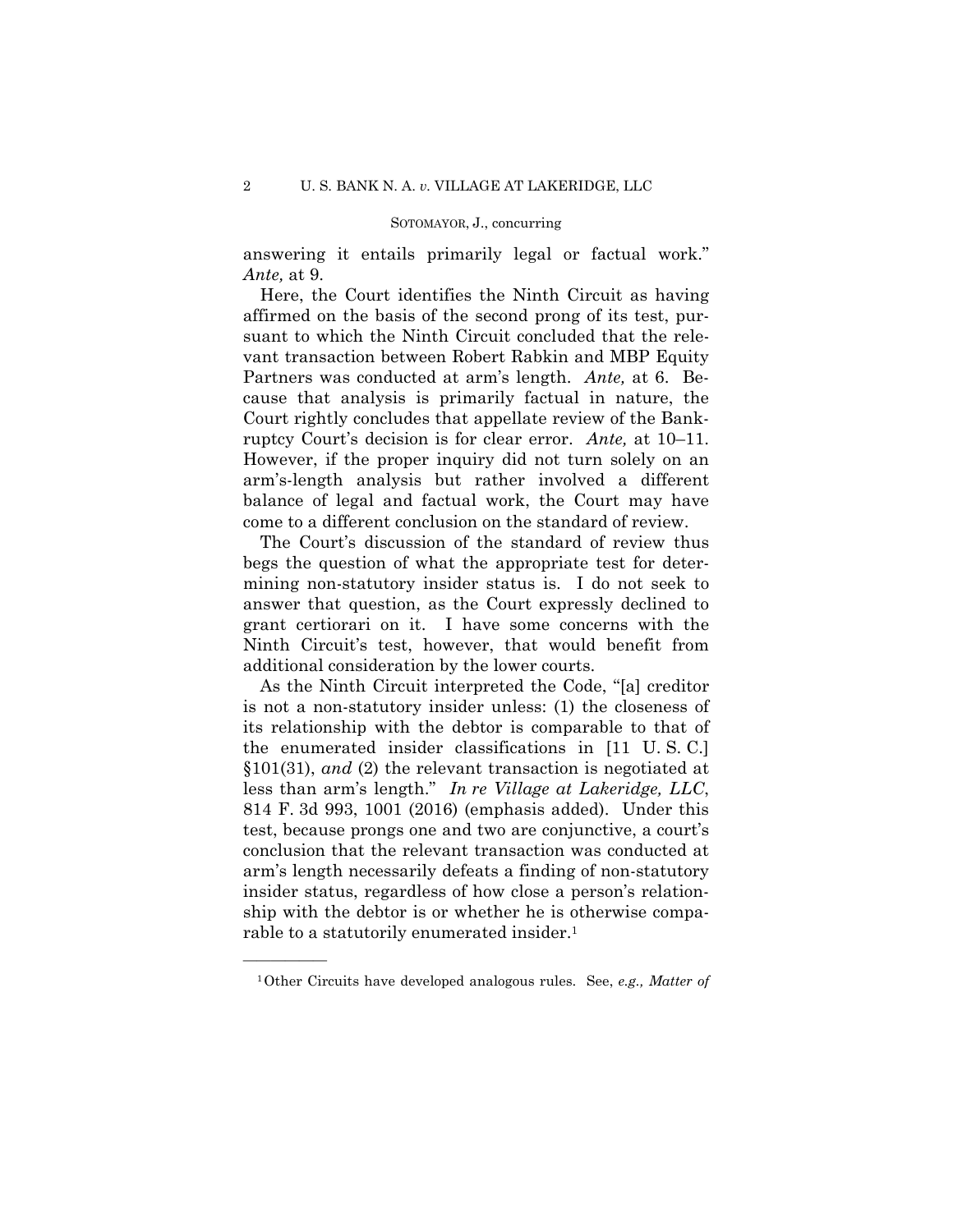It is not clear to me, however, that the Ninth Circuit has explained how this two-prong test is consistent with the plain meaning of the term "insider" as it appears in the Code. The concept of "insider" generally rests on the presumption that a person or entity alleged to be an insider is so connected with the debtor that any business conducted between them necessarily cannot be conducted at arm's length. See Black's Law Dictionary 915 (10th ed. 2014) (defining "insider" as "[a]n entity or person who is so closely related to a debtor that any deal between them will not be considered an arm's-length transaction and will be subject to close scrutiny"). Title 11 U. S. C. §101(31) defines "insider" by identifying certain individuals or entities who are considered insiders merely on the basis of their status, without regard to whether any relevant transaction is conducted at arm's length. Such an individual is not under any circumstance able to vote for a reorganization plan. See §1129(a)(10).

In contrast, under prong two of the Ninth Circuit's test, an individual who is similar to, but does not fall precisely within, one of the categories of insiders listed in §101(31) will not be considered an insider and will be able to vote under §1129(a)(10) so long as the transaction relevant to the bankruptcy proceeding is determined to have been conducted at arm's length. This would include, for example, a romantic partner of an insider, even one who in all or most respects acts like a spouse.

Given that courts have interpreted "non-statutory insiders" as deriving from the same statutory definition as the enumerated insiders in §101(31), the basis for the disparate treatment of two similar individuals is not immediately

*Holloway*, 955 F. 2d 1008, 1011 (CA5 1992); *In re U. S. Medical, Inc.*, 531 F. 3d 1272, 1277–1278 (CA10 2008); *In re Winstar Communications, Inc.*, 554 F. 3d 382, 396–397 (CA3 2009). But see *In re Longview Aluminum, LLC*, 657 F. 3d 507, 510 (CA7 2011).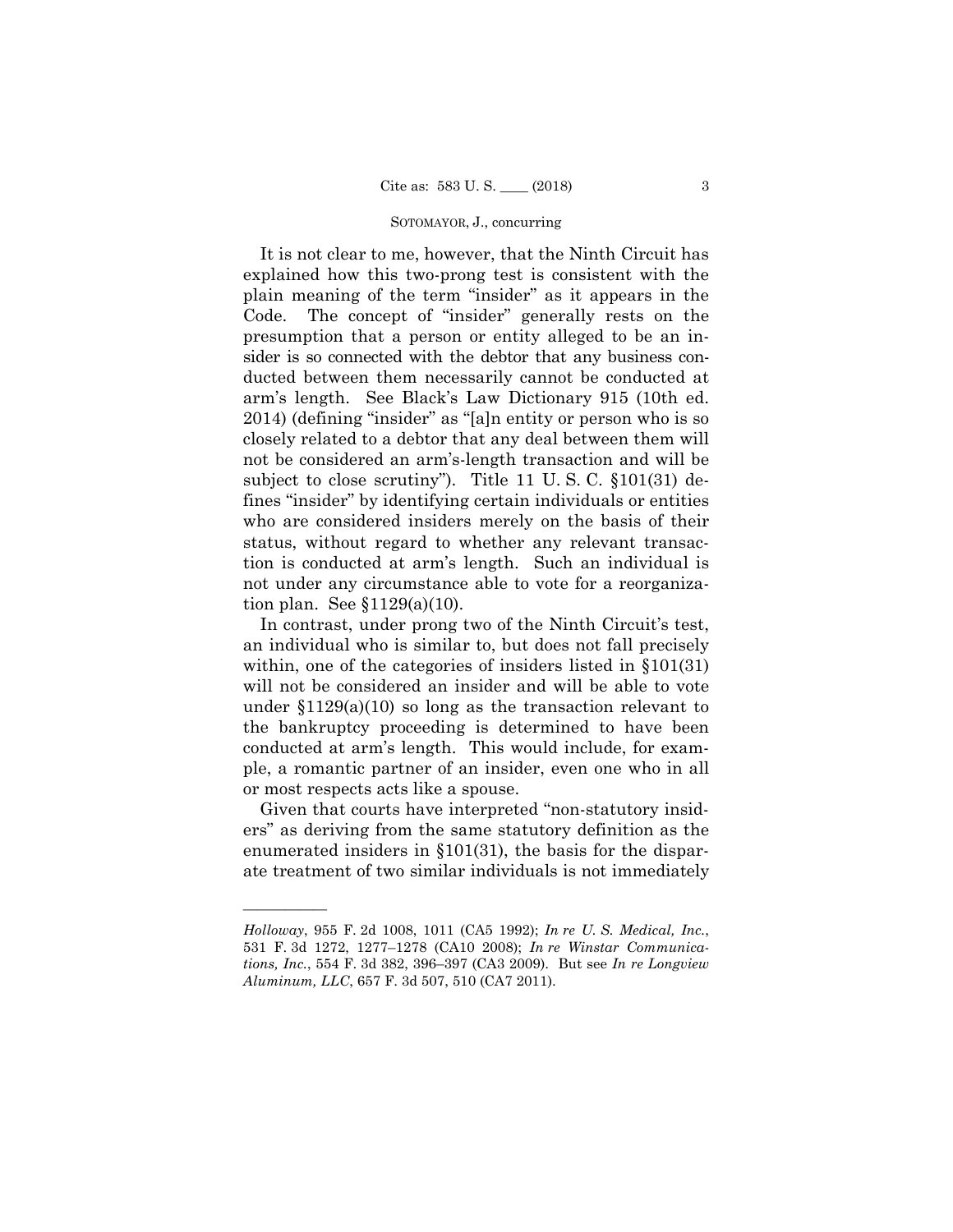apparent. Lower courts have concluded that the Code's use of the term "includes" in the definition of "insider" in §101(31) signals that Congress contemplated that certain other persons or entities in addition to those listed would qualify as insiders. See *ante,* at 2. Notably, this Court has never addressed that issue directly, although the Court has held in other contexts that "the term 'including' is not one of all-embracing definition, but connotes simply an illustrative application of the general principle." *Federal Land Bank of St. Paul* v. *Bismarck Lumber Co.*, 314 U. S. 95, 100 (1941).

Assuming §101(31) encompasses such "non-statutory insiders," the only clue we have as to which persons or entities fall within that category is the list of enumerated insiders and the presumption of lack of arm's length that follows from that label. Because each of those persons or entities are considered insiders regardless of whether a particular transaction appears to have been conducted at arm's length, it is not clear why the same should not be true of non-statutory insiders. That is, an enumerated "insider" does not cease being an insider just because a court finds that a relevant transaction was conducted at arm's length. Then why should a finding that a transaction was conducted at arm's length, without more, conclusively foreclose a finding that a person or entity is a "nonstatutory insider"?

Of course, courts must develop some principled method of determining what other individuals or entities fall within the term "insider" other than those expressly provided. I can conceive of at least two possible legal standards that are consistent with the understanding that insider status inherently presumes that transactions are not conducted at arm's length. First, it could be that the inquiry should focus solely on a comparison between the characteristics of the alleged non-statutory insider and the enumerated insiders, and if they share sufficient common-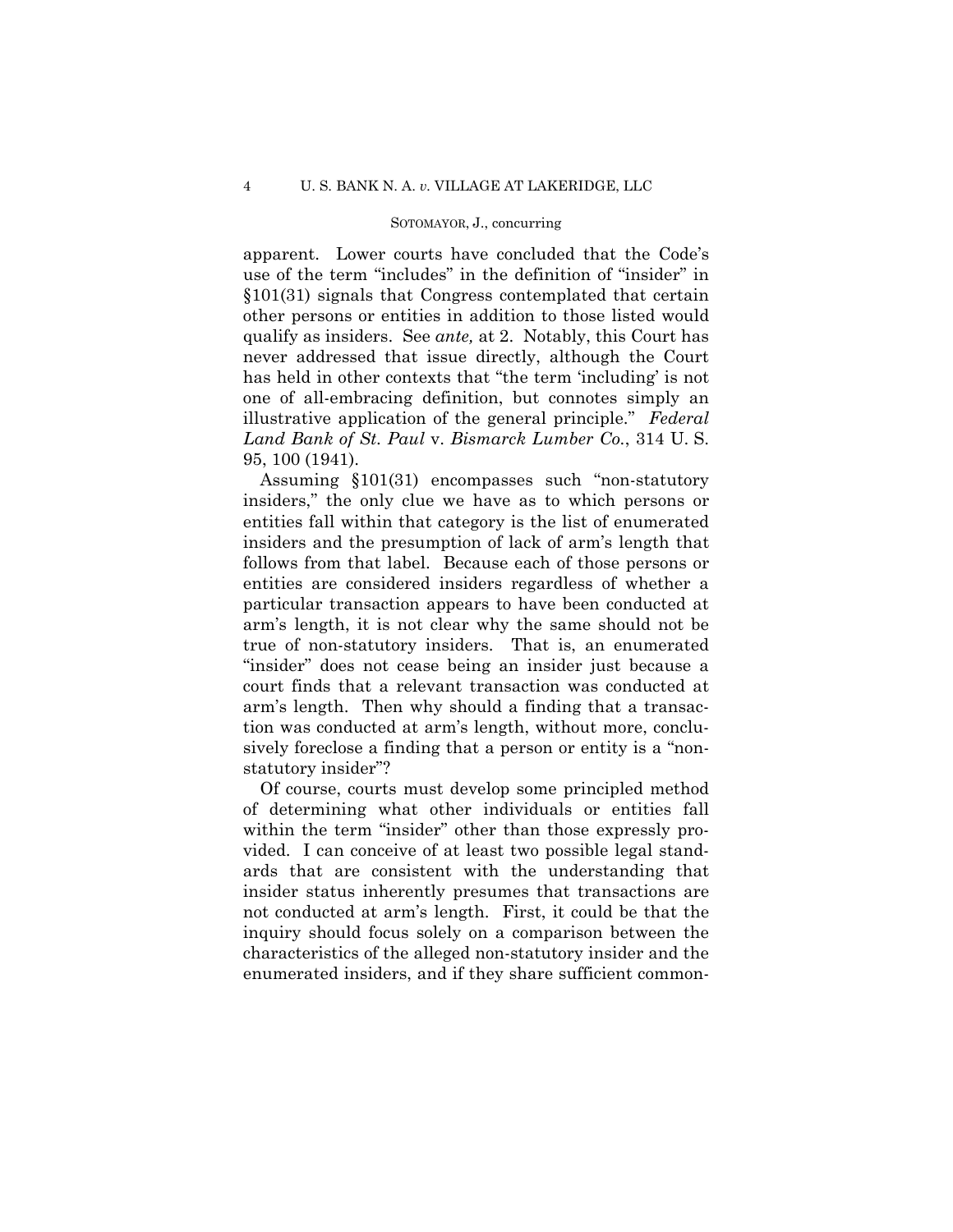alities, the alleged person or entity should be deemed an insider regardless of the apparent arm's-length nature of any transaction. Cf. *In re Longview Aluminum, LLC*, 657 F. 3d 507, 510–511 (CA7 2011) (considering only whether a manager of a debtor corporation was comparable to the enumerated insiders, regardless of whether any transaction was conducted at less-than-arm's length).

Second, it could be that the test should focus on a broader comparison that includes consideration of the circumstances surrounding any relevant transaction. If a transaction is determined to have been conducted at less-thanarm's length, it may provide strong evidence in the context of the relationship as a whole that the alleged nonstatutory insider should indeed be considered an insider. Relatedly, if the transaction does appear to have been undertaken at arm's length, that may be evidence, considered together with other aspects of the parties' relationship, that the alleged non-statutory insider should not, in fact, be deemed an insider.

Neither of these conceptions reflects the Ninth Circuit's test. Rather, the Ninth Circuit considered separately whether Rabkin was comparable to an enumerated insider and whether the transaction between Rabkin and MBP was conducted at arm's length. See 814 F. 3d, at 1002– 1003. Because the Ninth Circuit concluded that the transaction was undertaken at arm's length, that finding was dispositive of non-statutory insider status under their test, leading this Court, in turn, to consider the standard of review only with respect to that prong.

It is conceivable, however, that if the appropriate test were different from the one articulated by the Ninth Circuit, such as the two examples I outlined above, the applicable standard of review would be different as well. See *ante,* at 6, 9, n. 5. To make more concrete how this may play out in practice, I briefly walk through how I might apply my two proposed tests to the facts of this case.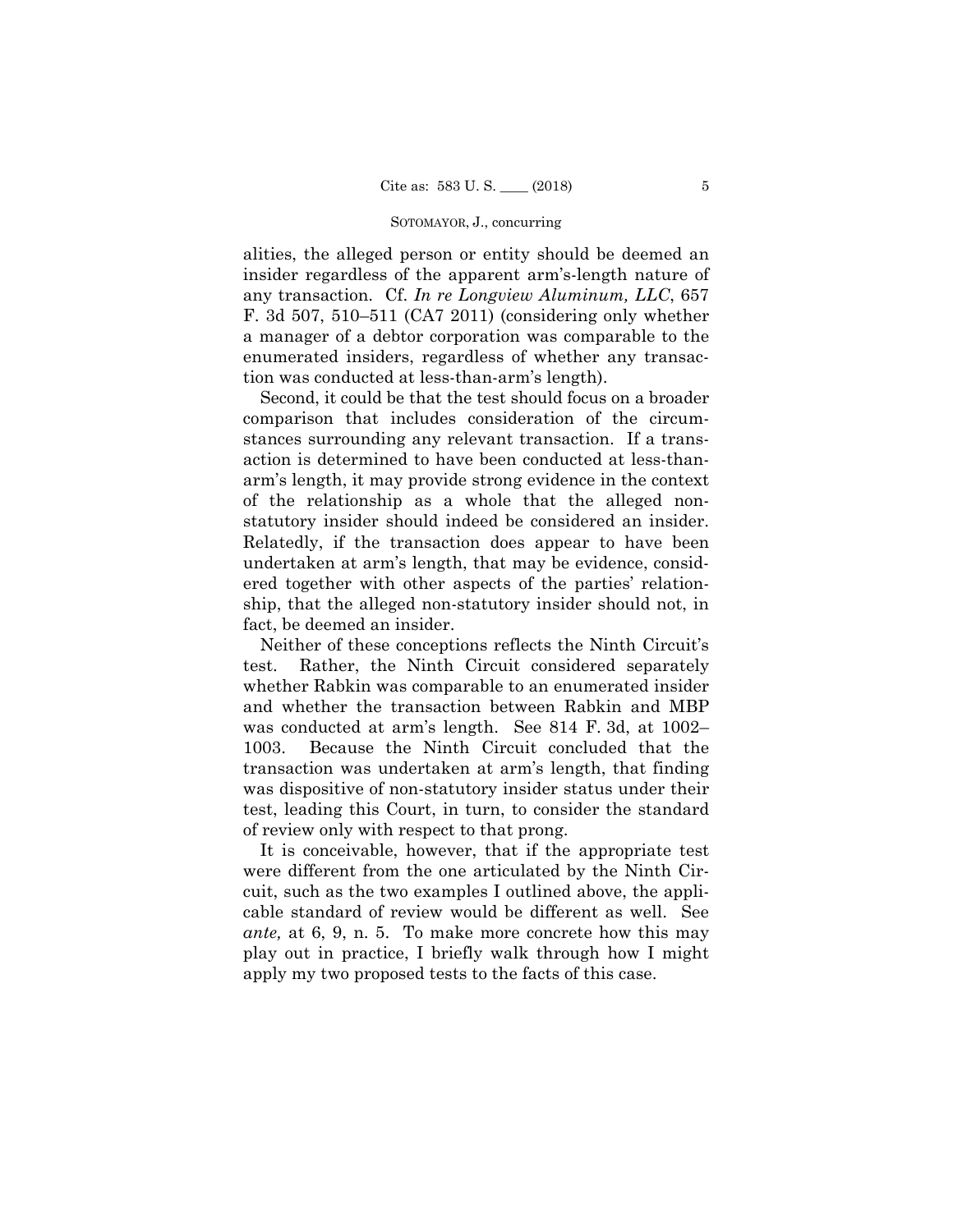If a comparative analysis were the right test, and assuming, *arguendo*, that it involves more legal than factual work thus resulting in *de novo* review, certain aspects of Rabkin's relationship with Kathleen Bartlett, an undisputed insider of the debtor, strike me as suggesting that Rabkin should have been designated as a non-statutory insider. Rabkin purchased the claim from MBP, but Bartlett, a member of MBP's board, facilitated the transaction. Even though Rabkin and Bartlett kept separate finances and lived separately, they shared a "romantic" relationship, see *ante,* at 4; Rabkin knew that the debtor was in bankruptcy, 814 F. 3d, at 1003; and Bartlett approached only Rabkin with the offer to sell MBP's claim, *id.,* at 1002. In a strict comparative analysis, Rabkin's interactions with Bartlett and MBP suggest that he may have been acting comparable to an enumerated insider, for example, like a relative of an officer of an insider. See  $§101(31)(B)(vi).$ 

Even if the comparative analysis included a broader consideration of features of the transaction that suggest it was conducted at arm's length, and assuming, *arguendo*, that *de novo* review would apply, it is not obvious that those features would outweigh the aspects of the relationship that are concerning. Even though Rabkin purportedly lacked knowledge of the cramdown plan prior to his purchase and considered the purchase a "small investment" not warranting due diligence, 814 F. 3d, at 1003, there was no evidence of negotiation over the price, *id.,* at 1004 (Clifton, J., dissenting), or any concrete evidence that MBP obtained real value in the deal aside from the prospect of Rabkin's vote in the cramdown.<sup>2</sup>

<sup>2</sup>Outside the context of a determination of insider status, it is possible that the nature of a transaction is relevant to assessing the integrity of bankruptcy proceedings in other ways; for example, in assessing whether a vote in a reorganization plan was "not in good faith, or was not solicited or procured in good faith." §1126(e). It troubles me here